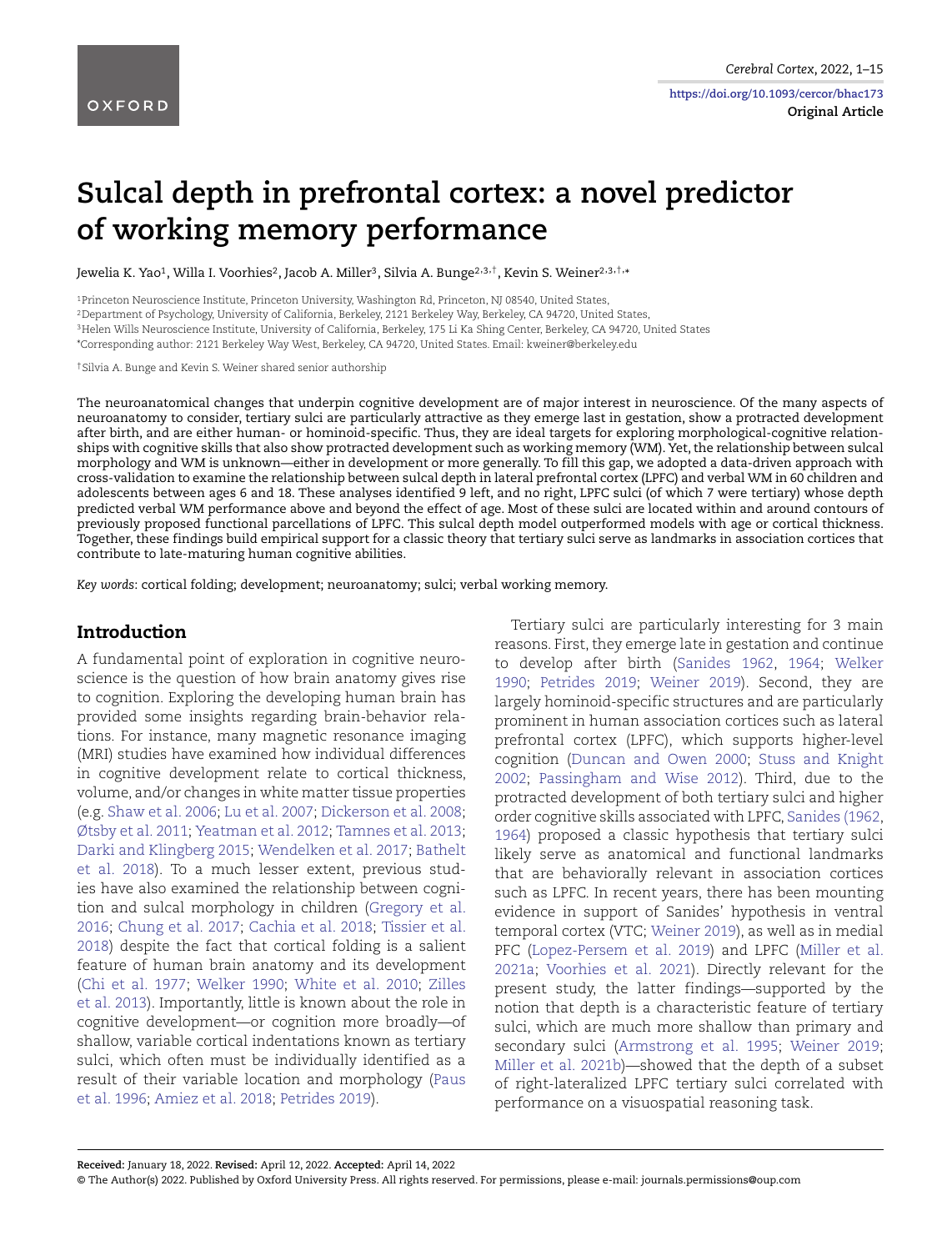Here, we build on those findings to test for a relationship between the depth of LPFC tertiary sulci and working memory (WM), a higher-level cognitive ability that depends on a broadly distributed brain network that includes LPFC (e.g. [Paulesu et al. 1993;](#page-13-10) [Petrides et al. 1993;](#page-13-11) [Fiez et al. 1996](#page-12-8); [Nee and D'Esposito 2018](#page-13-12)). WM *maintenance* refers to the ability to keep mental representations active over the short-term: for example, rehearsing a phone number in verbal (or phonological) WM (Baddeley and Hitch 1974). In contrast, WM *manipulation* refers to the ability to reorganize or transform—i.e. "work with" these active representations [\(Goldman-Rakic 1995](#page-12-9)). WM ability, particularly manipulation, improves over childhood and adolescence [\(Gathercole et al. 200](#page-12-10)4; [Cowan](#page-12-11) 2016), and this improvement has been linked to LPFC development [\(Goldman-Rakic 1987;](#page-12-12) for review, see Bunge and Wright 2007). Here, we examine the role of LPFC sulcal morphology in verbal WM maintenance and manipulation.

Although neurophysiological and neuropsychological research has generally implicated LPFC in WM, this is a large and highly heterogeneous area. Functional brain imaging studies have reported functional dissociations along both the dorsal-ventral and rostral-caudal axes ([Owen et al. 1996](#page-13-13); [D'Esposito et al. 1999](#page-12-13); [Koechlin et al.](#page-12-14) 2003; [Fuster 2004](#page-12-15); [Petrides 2005](#page-13-14); [Badre 2008](#page-11-5); Blumenfeld et al. 2013). With respect to verbal WM, specifically, neuroimaging studies have drawn a functional distinction between the portions of LPFC on either side of the inferior frontal sulcus (ifs): The inferior frontal gyrus (IFG; Brodmann areas 44, 45, and 47), also known as ventrolateral PFC (VLPFC), and the middle frontal gyrus (MFG; Brodmann areas 8, 9/46, and 46), or dorsolateral PFC (DLPFC).

In particular, left VLPFC (particularly Brodmann areas 44 and 45) has been consistently associated with verbal WM [\(Fiez et al. 1996](#page-12-8); [Smith and Jonides 1998](#page-13-15); [Wagner](#page-14-10) et al. 2001), with lesions affecting task performance when phonological rehearsal is required [\(Baldo and Dronkers](#page-11-7) 2006). In contrast, bilateral DLPFC (particularly area 9/46) has been implicated in control processes that operate on the contents of WM: that is, WM manipulation (Owen et al. 1996; [D'Esposito et al. 199](#page-12-13)9; [Sakai and Passing](#page-13-16)ham 2003; [Crone et al. 2006\)](#page-12-16) and monitoring ([Amiez and](#page-11-8) Petrides 2007). Currently, our understanding of the role of distinct LPFC subregions in verbal WM is limited by the fact that PFC lesions in humans tend to be quite large, and because insufficient attention is paid to sulcal anatomy in the WM neuroimaging literature (but see [Amiez and Petrides 2007](#page-11-8))—let alone to sulcal variation among individuals.

The present study examines the relationship between sulcal anatomy in LPFC and verbal WM in a sample of children and adolescents ranging in age from 6 to 18. This is a period of pronounced growth in WM, as well as large individual differences. Children show slower gains on tasks of WM manipulation than maintenance ([Gathercole et al. 2004\)](#page-12-10)—a pattern that our prior work has

linked to protracted age-related changes in DLPFC (and superior parietal) activation during WM manipulation [\(Crone et al. 2006\)](#page-12-16). This dataset provides an ideal sample for analyses of individual differences linking anatomy and behavior because the wide range of WM test scores observed across the sample is only partially attributable to age-related differences.

Based on our previous findings with regards to visu[ospatial rea](#page-11-3)soning ([Voorhies et al. 2021\)](#page-14-9), we hypothesized that the depth of a subset of LPFC sulci would be linked to verbal WM performance during development. We had 3 predictions. First, given Sanides' hypothesis, we predicted that the depth of the shallow, late-developing tertiary sulci would be particularly predictive of individual differences in verbal WM. Second, given the ample [evidence tha](#page-11-4)t verbal WM is left-hemisphere dominant, we predicted a leftward asymmetry in sulcal-cognitive relations. Third, given the previously documented dorsalventral dissociations within LPFC with regards to verbal WM, we predicted that sulci in VLPFC would be broadly implicated in verbal WM maintenance and manipulation, whereas those in DLPFC would be particularly linked to WM manipulation.

To directly address our predictions, we asked 3 main questions: (i) Is there a relationship between verbal WM [maintena](#page-11-6)nce and/or manipulation and mean depth of LPFC sulci? (ii) If so, do these relationships differ as a function of type of sulcus (shallow/tertiary or deep/nontertiary), hemisphere, and/or task demands (WM maintenance and/or manipulation)? (iii) Can we construct a model to predict an individual's verbal WM task score from sulcal depth? As described below, this study establishes a novel link between LPFC sulcal morphology and verbal WM skills in a pediatric cohort.

## **Materials and methods Participants**

Our present analyses leverage previously published data from the Neurodevelopment of Reasoning Ability (NORA) study (e.g. [Wendelken et al. 2016](#page-14-11), [2017\)](#page-14-2). Sixty typically [develo](#page-13-13)ping children and adolescents were randomly selected from the dataset for the purposes of manual sulcal labeling in individual brains. This sample size is appropriate based on previous work of this kind in humans ([Weiner et al. 201](#page-14-12)4, [2018;](#page-14-13) [Sprung-Much and](#page-13-17) Petrides 2018, [2020](#page-13-18); [Borne et al. 2020](#page-11-9); [Eichert et al. 2021](#page-12-17); [Miller et al. 2021a,](#page-13-8) [2021b](#page-13-9); [Voorhies et al. 2021\)](#page-14-9), and given the detailed, labor-intensive nature of manually defining sulci on individual participants' brains (a total of 2,157 sulcal labels in the present study).

Participants were all right-handed native English speakers, ranging in age from 6 to 18 (*M* = 12.12, *SD* = 3.39; Females: *M* = 11.82, *SD* = 3.23; Males: *M* = 12.36, *SD* = 3.50; see Supplementary Table 2 for additional demographic information). Only participants with at least one *pimfs* component in each hemisphere were included in our analyses (*N* = 57/60) so that all sulci were present in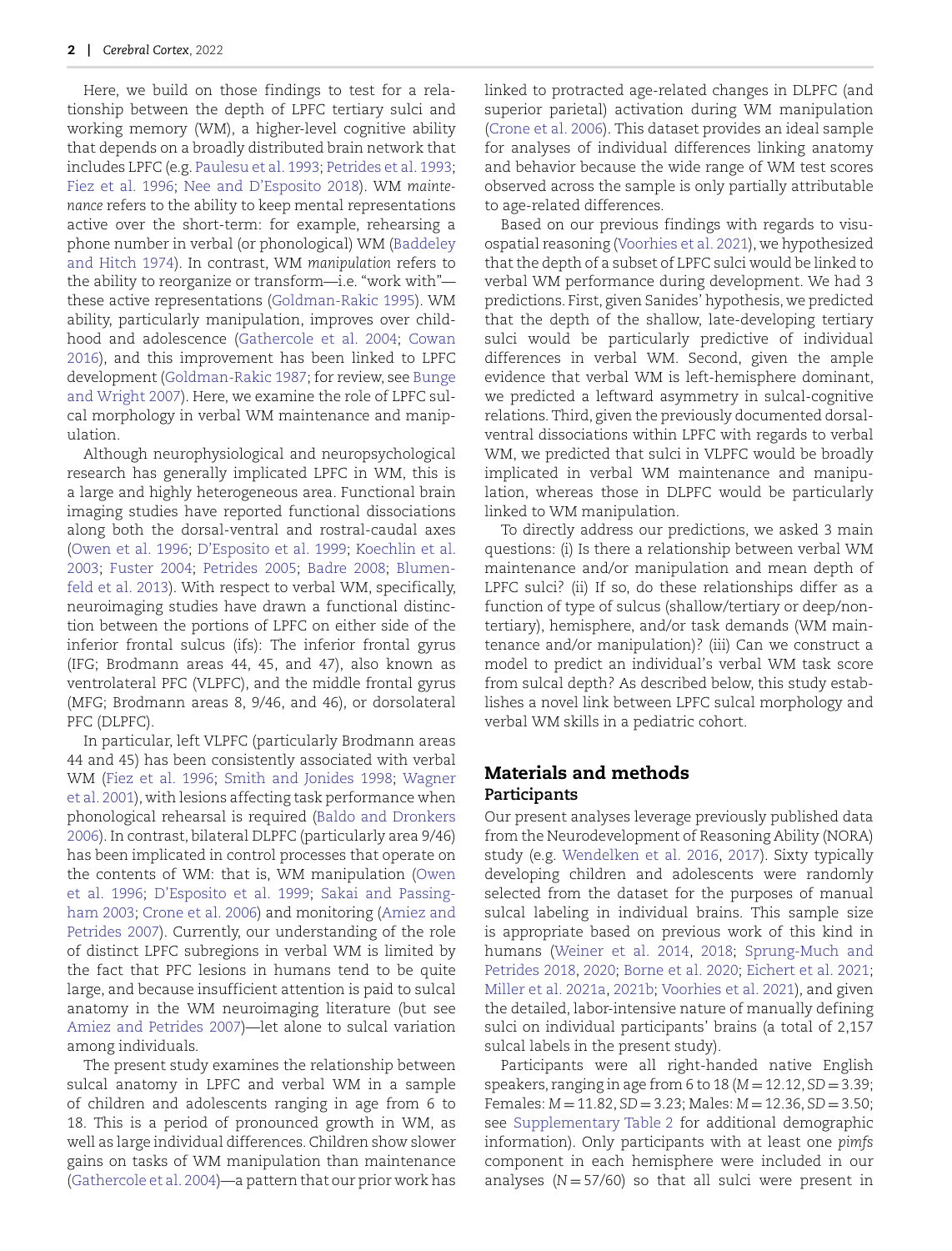both hemispheres for each individual. Forty-eight of these participants were also included in our prior study [\(Voorhies et al. 2021\)](#page-14-9).

All participants were screened for neurological impairments, psychiatric illness, history of learning disabilities, and developmental delay. All participants and their parents gave informed assent or consent to the study, which was approved by the Committee for Protection of Human Subjects at the University of California, Berkeley.

#### **Behavioral measures**

Verbal WM was measured via raw scores of the Digit Span test from the 4th edition of the Wechsler Intelligence Scale for Children (WISC-IV; [Wechsler 1974](#page-14-14)). The Digit Span test—a standard measure of verbal WM—has been often used in studies investigating neural correlates of WM maintenance and manipulation [\(Li et al. 2012](#page-12-18); [Bathelt et al. 2018](#page-11-0); [Krogsrud et al. 2021](#page-12-19)). This task has two conditions: Digits Forward, which taxes WM maintenance, and Digits Backward, which taxes both WM maintenance and manipulation.

In Digits Forward, the experimenter reads aloud a sequence of single-digit numbers, and the participant is asked to immediately repeat the numbers in the same order; in Digits Backward, they are asked to immediately repeat the numbers in the reverse order. The length of the string of numbers increases after every 2 trials. The Forwards task has 8 levels, progressing from 2 to 9 digits (16 total trials). The Backwards task has 7 levels, from 2 to 8 digits (14 total trials). Participants are given a score of 1 for a correct answer or a 0 for an incorrect answer. Testing on a given task continues until a participant responds incorrectly to both trials at a given level, after which the experimenter recorded a score out of 16 for Digits Forward and a score out of 14 for Digits Backward.

#### **MRI data**

Brain imaging data were collected at the UC Berkeley Brain Imaging Center on a Siemens 3T Trio system. High-resolution T1-weighted MPRAGE anatomical scans (time repetition  $(TR) = 2,300$  ms, time echo  $(TE) = 2.98$  ms,  $1 \times 1 \times 1$ -mm voxels) were acquired for cortical morphometric analyses.

#### *Cortical surface reconstruction*

All T1-weighted images were visually inspected for scanner artifacts. Using FreeSurfer's automated segmentation tools (FreeSurfer 6.0.0: [http://surfer.nmr.mgh.](http://surfer.nmr.mgh.harvard.edu) [harvard.edu;](http://surfer.nmr.mgh.harvard.edu) [Dale et al. 1999](#page-12-20)), each anatomical volume was segmented to separate gray from white matter, and the resulting boundary was used to reconstruct the cortical surface for each subject. Each reconstruction was visually inspected for segmentation errors and manually corrected when necessary.

#### **Morphological analyses** *Sulcal labeling*

To account for intersubject variations in sulcal patterning, sulci were manually labeled on individual participants' brains in native (i.e. unnormalized) space. Sulcal labels in LPFC were based on the most recent parcellation proposed by [Petrides \(2019;](#page-13-4) see also [Sprung–](#page-13-17) Much and Petrides 2018, [2020](#page-13-18)). Regions defined as DLPFC and VLPFC are shown in relation to Brodmann areas on the Freesurfer fsaverage left-hemisphere inflated surface, as well as the cortical parcellation from [Glasser](#page-12-21) et al. (2016; [Supplementary Fig. 3c](https://academic.oup.com/cercor/article-lookup/doi/10.1093/cercor/bhac173#supplementary-data) and [d\)](https://academic.oup.com/cercor/article-lookup/doi/10.1093/cercor/bhac173#supplementary-data). In each hemisphere, 18 LPFC sulci in VLPFC and DLPFC were manually defined on both the pial and inf lated surfaces [\(Fig. 1](#page-3-0) and [Supplementary Table 1\)](https://academic.oup.com/cercor/article-lookup/doi/10.1093/cercor/bhac173#supplementary-data), along with the ifs, referred to here as a border sulcus as it divides these regions. The imfs-v was also included in our definition of DLPFC, consistent with classic definitions of the middle frontal sulcus [\(Eberstaller 1890](#page-12-22); see [Miller et al. 2021b](#page-13-9) for a review of the classic literature); however, as we note elsewhere, this sulcus is now considered to be part of frontopolar cortex. As controls, we also labeled two precentral sulcal components and the central sulcus, which have not been linked to WM.

The location and definition of each sulcus was identified separately in every individual by two trained independent raters (authors JKY and WIV). The raters compared independent ratings and confirmed the definitions. These sulcal definitions were then reviewed, further modified, and finalized by a neuroanatomist (KSW). The surface vertices for each sulcus were selected using tools in FreeSurfer and saved as surface labels for vertex-level analysis of morphological statistics. As it can sometimes be difficult to determine the precise start and end points of a sulcus on one surface [\(Borne et al.](#page-11-9) 2020), all definitions were also guided by the pial and smoothwm surfaces of each individual. Using multiple surfaces allowed us to form a consensus across surfaces and clearly determine each sulcal boundary as in our previous work ([Miller et al. 2021a](#page-13-8); [Voorhies et al. 2021\)](#page-14-9).

The dorsal and ventral components of the *pimfs* were not identifiable in all participants. However, we could identify at least one component in the right hemisphere of 58/60 participants and in the left hemisphere of 59/60 participants. For our analyses, our inclusion criteria were to include participants who had at least one *pimfs* component in each hemisphere (*N* = 57). When both the dorsal and ventral components were present in a given hemisphere, we merged these components into one *pimfs* label using the FreeSurfer function *mris\_mergelabels*. Thus, our findings are reported for the merged label. This process resulted in 2,157 manually defined sulci.

#### *Distinction among sulcal types*

As described in our previous work, as well as classic studies, tertiary sulci are defined as the last sulci to emerge in gestation after the larger and deeper primary and secondary sulci [\(Cunningham 1892](#page-12-23); [Retzius 1896](#page-13-19);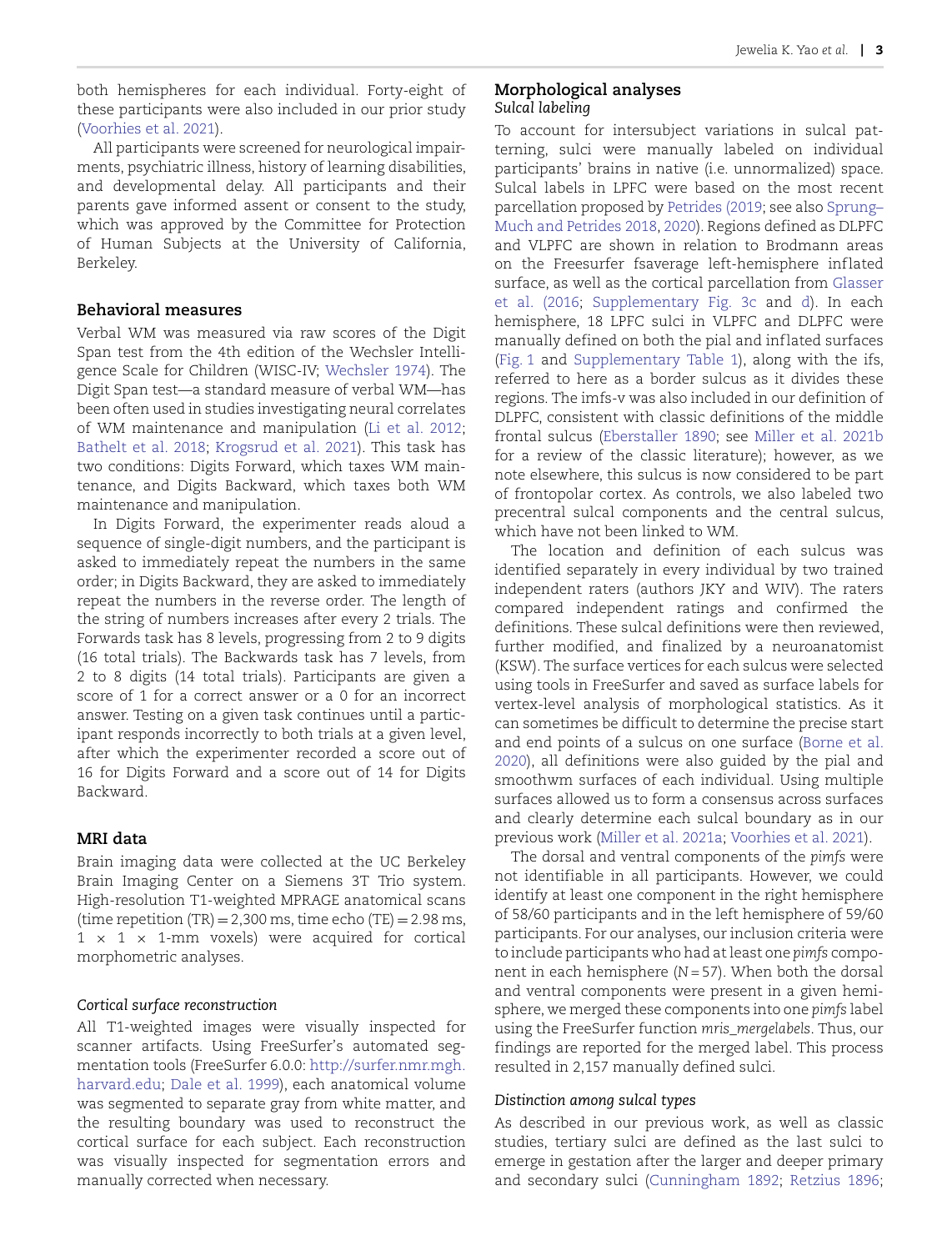

<span id="page-3-0"></span>Fig. 1. Sulcal definitions in LPFC in 6–18 year-olds. Inflated surfaces of the left and right hemispheres in 8 example participants (randomly chosen). Eighteen manually labeled sulci are outlined and labeled by number on each surface based on definitions derived from [Petrides \(2019\)](#page-13-4). Eight sulci are included in DLPFC (purple) and 6 in VLPFC (yellow). The ifs (white) is considered the boundary between DLPFC and VLPFC. Sulci outlined in black (cs, sprs, and iprs) are not included in these regions and are considered as control sulci. The pimfs can be comprised of both a dorsal and a ventral component (RH: P1, P3, P5, and P7; LH: P1, P2, P3, P5, P6, and P7), include only one of these components (RH: P2 and P4; LH: P8), or be absent (RH: P6 and P8; LH: P4). See Supplementary Fig. 1 for all 2,157 sulcal definitions in all participants. See Supplementary Table 2 for demographic information for all participants. 1: central sulcus (cs); 2: superior precentral sulcus (sprs); 3: inferior precentral sulcus (iprs); 4: inferior frontal sulcus (ifs); 5: superior frontal sulcus—posterior (sfs-p); 6: superior frontal sulcus—anterior (sfs-a); 7: intermediate frontal sulcus—horizontal (imfs-h); 8: intermediate frontal sulcus—vertical (imfs-v); 9: posterior middle frontal sulcus—posterior (pmfs-p); 10: posterior middle frontal sulcus—intermediate (pmfs-i); 11: posterior middle frontal sulcus—anterior (pmfs-a); 12: paraintermediate frontal sulcus (pimfs); 13: diagonal sulcus (ds); 14: ascending ramus of the lateral fissure (aalf); 15: triangular sulcus (ts); 16: horizontal ramus of the lateral fissure (half); 17: pretriangular sulcus (prts); and 18: lateral frontomarginal sulcus (lfms).

[Connolly 1940,](#page-12-24) [1950](#page-12-25); [Turner 1948;](#page-14-15) [Bailey et al. 1950;](#page-11-10) Bailey and von Bonin 1951; [Sanides 1964](#page-13-6); [Chi et al. 1977;](#page-12-5) [Welker](#page-14-4) 1990; [Weiner et al. 2014;](#page-14-12) [Weiner and Zilles 2016](#page-14-16); [Petrides](#page-13-4) 2019; [Weiner 2019](#page-14-7); [Miller et al. 2021a](#page-13-8), [2021b](#page-13-9)). Previous studies define primary sulci as sulci that emerge before 32 weeks in gestation, secondary sulci as those emerging between 32 and 36 weeks in gestation, and tertiary sulci as sulci that emerge during and after 36 weeks in gestation [\(Chi et al. 1977](#page-12-5); [Connolly 1940](#page-12-24), [1950;](#page-12-25) [Cunningham](#page-12-23) 1892; [Miller et al. 2021](#page-13-8)a, [2021b](#page-13-9); [Retzius 1896](#page-13-19); [Turner](#page-14-15) 1948). Based on these definitions, we consider the *cs, sprs, iprs, sfs-p, sfs-a,* and *ifs* as primary sulci, and the *pmfs-p, pmfs-i, pmfs-a, pimfs, ds, ts, aalf, half, lfms,* and *prts* as putative tertiary sulci. The definitions of these latter 10 sulci as putative tertiary sulci are further supported by their shallow depth [\(Fig. 2\)](#page-4-0), which is a defining morphological feature of tertiary sulci.

[Apart from th](#page-11-11)ese sulci, the question of whether other LPFC sulci should be considered secondary or tertiary is still unresolved. For example, the *imfs-v* and *imfs-h* are contemporary labels for classic definitions of sulci commonly labeled as either the *frontomarginal* and/or *middle frontal sulci* [\(Petrides 2019](#page-13-4); [Miller et al. 2021](#page-13-8)a, [2021b\)](#page-13-9). When considering classic papers and atlases [\(Cunning](#page-12-23)ham 1892; [Retzius 1896](#page-13-19); [Connolly 1940](#page-12-24); [Turner 1948](#page-14-15)), both the *imfs-h* and *imfs-v* appear to be prevalent prior to 32 weeks, which would define them as primary sulci. Yet, additional studies define sulci in this cortical expanse as secondary ([Tamraz and Comair 2006](#page-14-17)).

As in our previous studies ([Miller et al. 2021a](#page-13-8), [2021b](#page-13-9); [Voorhies et al. 2021](#page-14-9)), we consider the *imfs-h* and *imfsv* as primary sulci, but it is possible that future studies will establish them as secondary sulci. Because the definition of primary, secondary, and tertiary sulci remains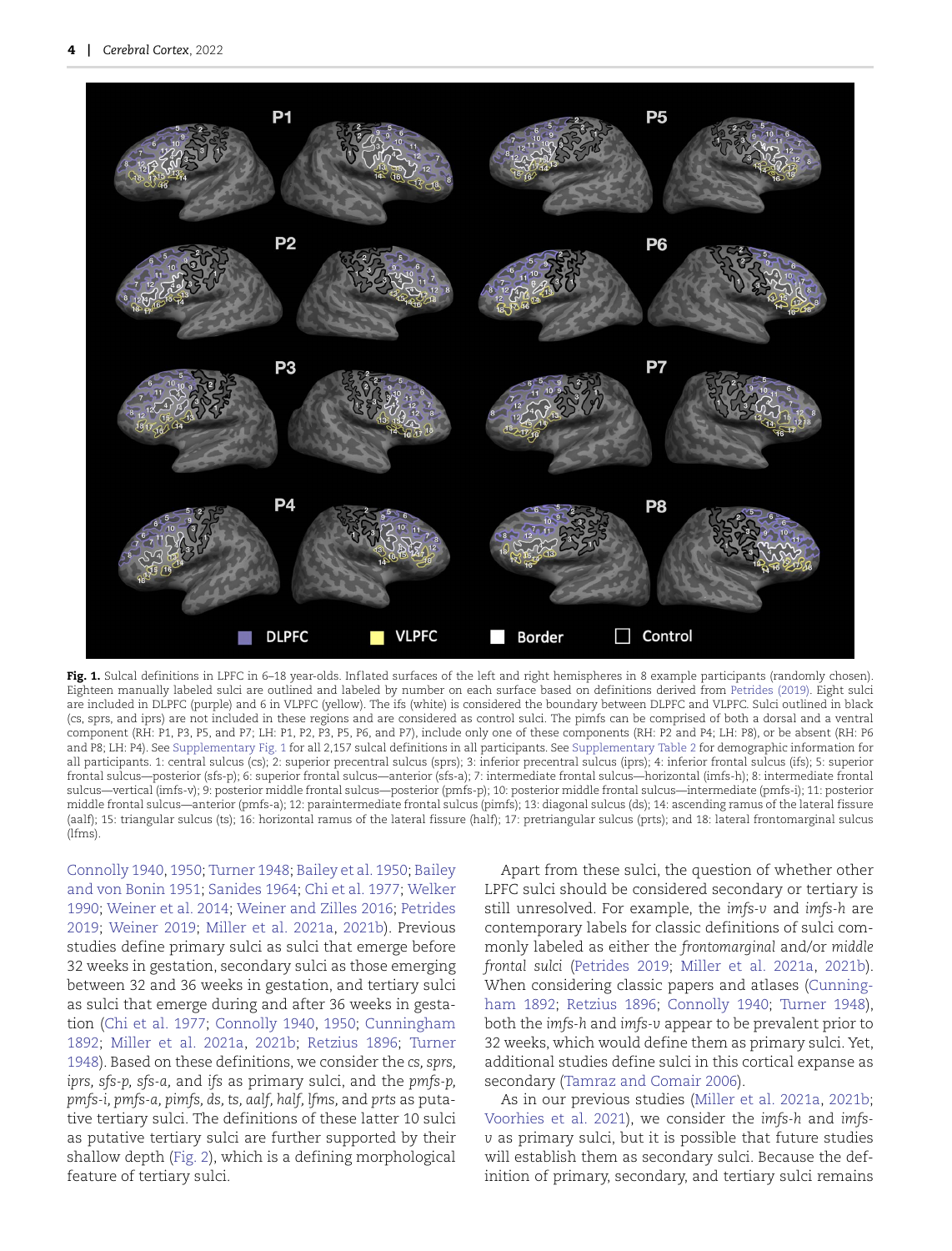

<span id="page-4-0"></span>**Fig. 2.** VLPFC sulci are shallower and more variable than DLPFC sulci in a developmental cohort. Comparison of the normalized mean sulcal depths in the left and right hemispheres. Mean sulcal depth at each vertex in standard FreeSurfer units was normalized to the maximum depth within each hemisphere. Boxplots denoted in black represent DLPFC sulci, which are comparatively deeper and exhibit less variability in depth across participants. Boxplots in light gray represent VLPFC sulci, which are comparatively shallower and demonstrate more variability in sulcal depth across participants. Dark gray boxplots represent sulci (cs, sprs, iprs) not included in these regions that are considered control sulci. The ifs (white) demarcates the boundary between DLPFC and VLPFC, and thus is not included in either region. The sulci whose depths predict working memory manipulation—left hemisphere ds, ts, lfms, aalf, half, pmfs-p, pmfs-a, sfs-p, and imfs-v—are bolded on the *y*-axis.

contentious, we refer to LPFC tertiary sulci explored in the present study as putative. Future research leveraging noninvasive fetal imaging should further improve the distinctions among primary, secondary, and tertiary sulci. Critically, our data-driven approach—and in turn, our findings—are agnostic to these distinctions. That is, the model-based approach adopted here quantitatively determines which sulci best predict WM performance, regardless of their classification.

#### *Characterization of sulcal morphology*

For each individual, mean sulcal depth values were extracted for each sulcal label in each hemisphere by intersecting the label file with the .sulc file generated by FS using custom Python code ([Miller et al. 2021a;](#page-13-8) [Voorhies](#page-14-9) et al. 2021). Raw depth metrics (standard FreeSurfer units) were computed in native space from the .sulc file generated in FreeSurfer 6.0.0. To account for differences in cortical depth across individuals and hemispheres, mean sulcal depth of each sulcus is reported as a proportion of maximum depth in each hemisphere [\(Voorhies et al. 2021](#page-14-9)). Mean cortical thickness of each sulcus was also considered as an additional metric to examine the extent to which the relationships between sulcal depth and behavior were specific or extended to other morphological features.

#### *Comparison between DLPFC and VLPFC*

To compare depth of sulci in the DLPFC and VLPFC, we conducted a two-way (region  $\times$  hemisphere) repeated measures analysis of variance (rm-ANOVA; [Fig. 2\)](#page-4-0). DLPFC and VLPFC mean sulcal depth for each participant was calculated for each sulcus in each region. To assess variability between hemispheres and prefrontal regions, we also conducted the same rm-ANOVA using standard deviation instead of mean sulcal depth. DLPFC and VLPFC standard deviation for each participant was calculated for each sulcus in each region. ANOVAs were computed in R with the *aov* function.

### **Relating sulcal morphology and behavior** *Model selection*

To determine which sulci, if any, were associated with WM performance, we employed a least absolute shrinkage and selection operator (LASSO) regression [\(Voorhies et al. 2021](#page-14-9)), separately for each hemisphere. For each task, the depth of all 18 sulci was included as predictors in the model, along with age. Prior to performing this analysis, we ensured that individual variability in depth was not strongly correlated with age (Supplementary Fig. 2).

A LASSO regression is well suited to this situation as it facilitates model selection and increases the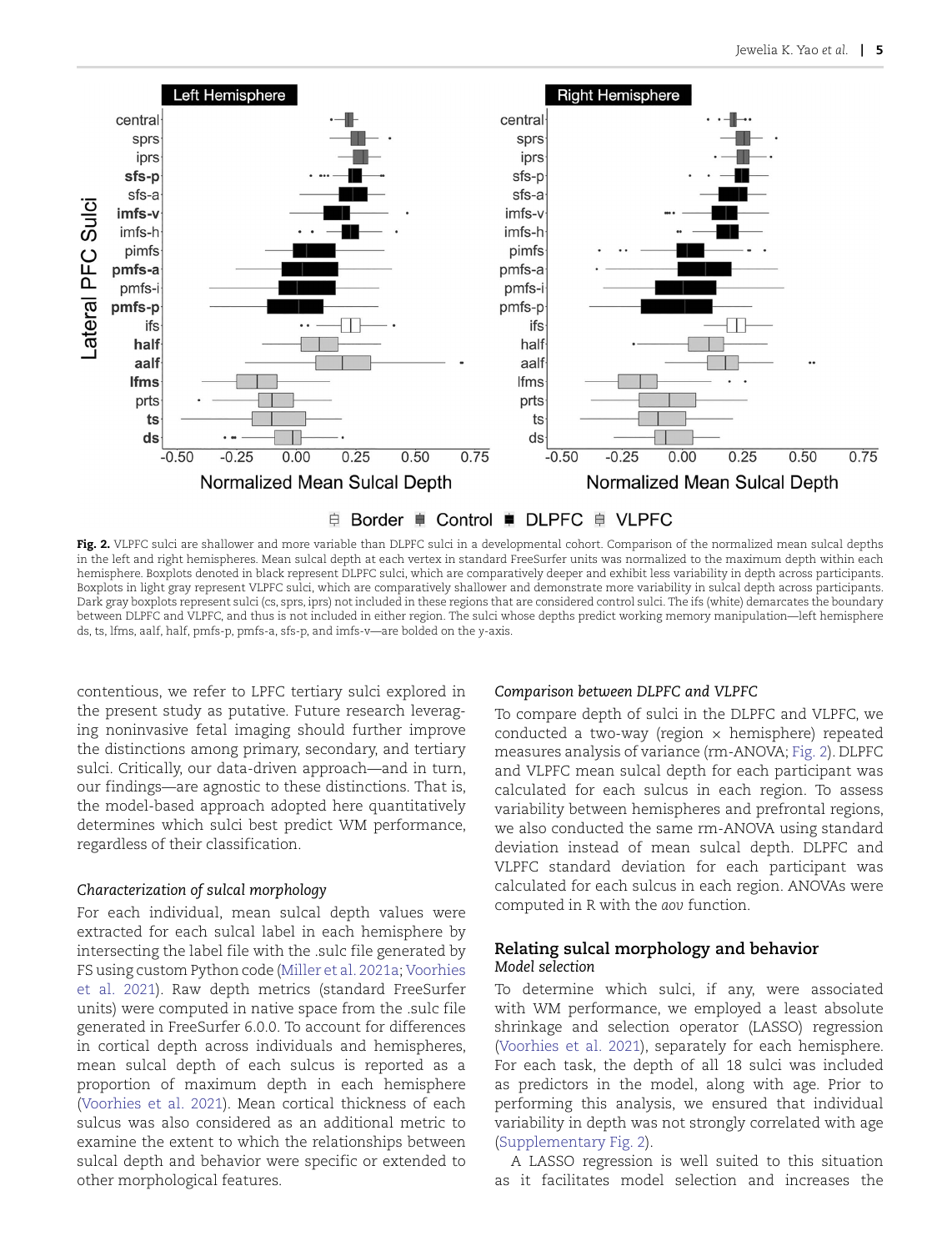generalizability of a model by providing a sparse solution that reduces coefficient values and decreases variance in the model without increasing bias [\(Heinze et al.](#page-12-26) 2018). LASSO performs L1 regularization by applying a penalty, or shrinking parameter (*α*), to the absolute magnitude of the coefficients such that low coefficients are set to zero and eliminated from the model. In this way, LASSO can facilitate data-driven variable selection, leading to simplified models where only the sulci most associated with task performance remain as predictors in the model. This approach improves the interpretability and prediction accuracy of a model while also guarding against overfitting and thus improving its generalizability ([Heinze et al. 2018;](#page-12-26) [Ghojogh and Crowley](#page-12-27) 2019).

As part of the model selection process, we used crossvalidation to optimize the values for the shrinking parameter and we used the GridSearchCV function from the sklearn package to perform an exhaustive search across a range of alpha values. According to convention, we then selected the parameter value that minimized the cross-validated error (LH: a = 0.01; [Fig. 3;](#page-6-0) [Heinze et al.](#page-12-26) 2018) using the following formula:

$$
\hat{y}_i = \beta_0 + \beta_1 \text{ Age} + \beta_2 \text{ds} + \beta_3 \text{ts} + \beta_4 \text{aalf} + \beta_5 \text{half} + \beta_6 \text{lfms} \n+ \beta_7 \text{sfs-p} + \beta_8 \text{pmfs-p} + \beta_9 \text{pmfs-a} + \beta_1 \text{oimgs-v} + \varepsilon_i \tag{1}
$$

In addition, we implement the following 2-pronged approach:

- 1) *Regularization:* We use L1 regularization (LASSO regression) as part of our model-selection approach. Not only does this technique provide a datadriven method for model selection, but also regularization is recommended in cases where there are a large number of predictors (*X >* 10) as this technique guards against overfitting and increases the likelihood that a model will generalize to other datasets. Unlike many techniques that only assess generalizability, L1 regularization actually increases the generalizability of a model by providing a sparse solution that reduces coefficient values and decreases variance in the model without increasing bias [\(Heinze et al. 2018](#page-12-26)).
- 2) *Cross-validation:* We used cross-validation in 2 contexts. First, we used it to optimize the shrinking parameter for the LASSO regression. By convention we selected the model parameters that minimized the cross-validated mean squared error (MSE). This optimization procedure was implemented with the GridSearchCV function from sklearn in python. The grid search function uses crossvalidation to perform exhaustive search over specified parameters values for an estimator [\(https://scikit-learn.org/stable/modules/generated/](https://scikit-learn.org/stable/modules/generated/sklearn.model_selection.GridSearchCV.html) [sklearn.model\\_selection.GridSearchCV.html\)](https://scikit-learn.org/stable/modules/generated/sklearn.model_selection.GridSearchCV.html) Second, all models were fit with standard leave-oneparticipant-out cross-validation. This allowed us to better assess the generalizability of each model

within a sample. In all instances, the reported model fits and coefficients are those from the cross-validated models. All regression models were implemented with the sklearn package in python.

#### *Model comparisons*

From the LASSO regression, we identified our model of interest, which included a subset of 9 LH sulci that were strongly associated with verbal WM manipulation. As expected, age was also a strong predictor of task performance. To specifically characterize the relationship between sulcal depth of these 9 sulci and verbal WM manipulation performance, we compared our model of interest with two alternative nested models. All regression models were fit in sklearn with a leave-one-out cross-validation (LOOCV) procedure. First, to verify the results of our feature selection, we compared our simplified model of interest [1] with a full model that included all LH sulci [2]. We focused on LH sulci as our initial model only identified sulci in this hemisphere ([Fig. 3\)](#page-6-0).

$$
\hat{y}_i = \beta_0 + \beta_1 \text{ Age} + \beta_2 x_2 \dots + \beta_{19} x_{19} + \varepsilon_i \tag{2}
$$

In the nested full model,  $x_2 - x_{19}$  represent the sulcal depth of each of the 18 LPFC sulci in one hemisphere, and *β*2**—***β*<sup>19</sup> represent the associated coefficients.

Given that verbal WM manipulation was correlated with age, we compared our model of interest, which included both age and sulcal depth [1], to a model with age as the sole predictor [3]. This nested comparison allowed us to determine whether the sulci in our chosen model explained variance in verbal WM performance not captured by age alone.

$$
\hat{y}_i = \beta_0 + \beta_1 \text{ Age} + \varepsilon_i \tag{3}
$$

All models were fit with LOOCV. As these are nested models (the largest model contains all elements in the smaller models), the best fit was determined as the crossvalidated model with the lowest cross-validated MSE and the highest *R*-squared value. Linear models were fit using the SciKit-learn package in Python.

#### *Model specificity*

To ascertain whether or not any observed relationship between sulci and task performance generalized to other morphological features, we used mean cortical thickness instead of normalized mean sulcal depth as a predictor of Digit Span task scores. We then compared the fit of the best sulcal depth model with the cortical thickness model using the Akaike Information Criterion (AIC; [Akaike 1974](#page-11-12)). By comparing AIC scores, we could assess the relative performance of the two models. If the  $\triangle$ AIC is *>*2, it suggests an interpretable difference between models. If the AIC is *>*10, it suggests a strong difference between models, with the lower AIC value indicating the preferred model [\(Wagenmakers and Farrell 2004\)](#page-14-18).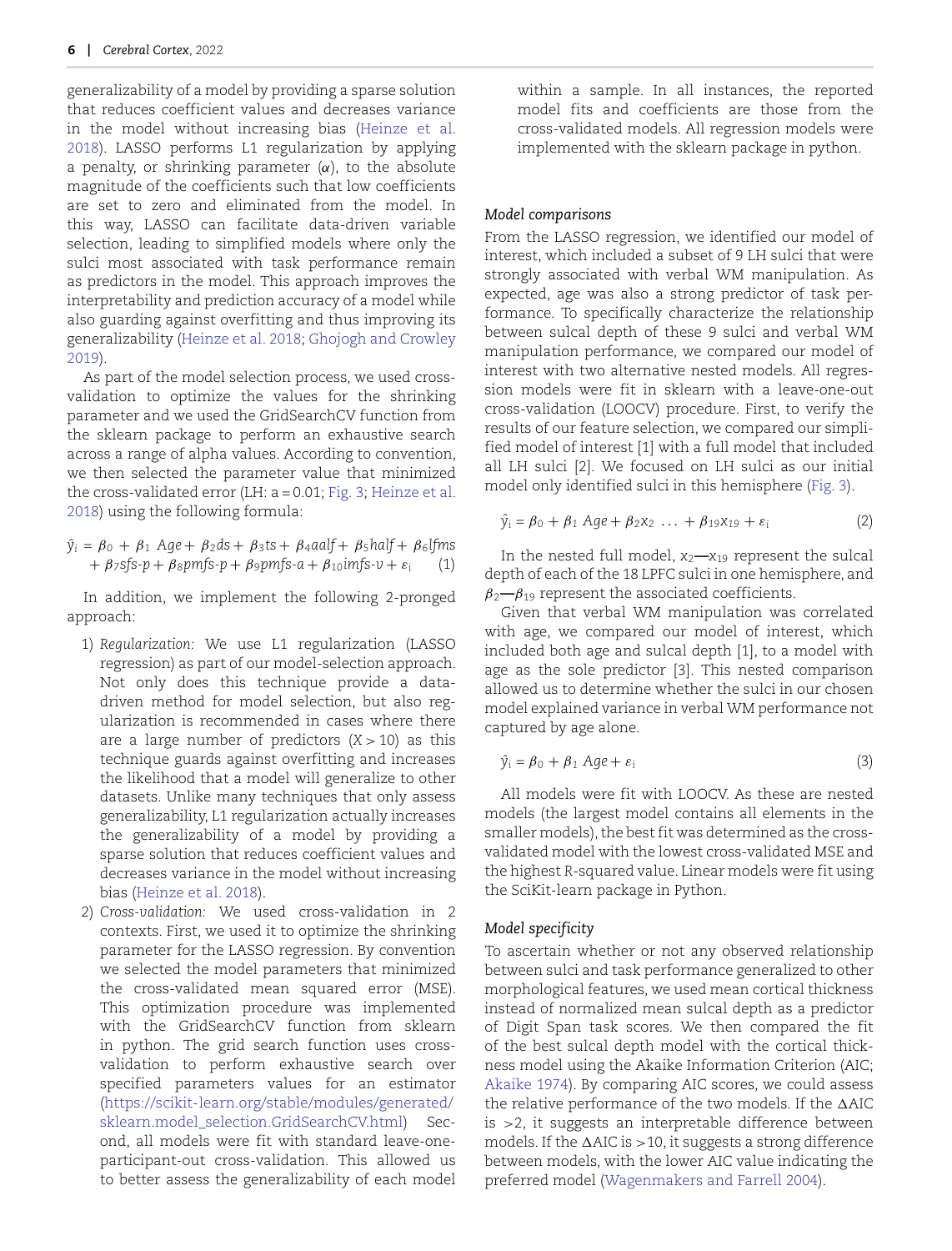

<span id="page-6-0"></span>Fig. 3. Performance and model fits relating sulcal depth to WM performance. A) Beta-coefficients for each sulcus at a range of shrinking parameter (*α*) values resulting from the LASSO regression predicting Digits Backward score from sulcal depth in the left hemisphere. Highlighted box indicates coefficients at the chosen alpha-level. B) MSEcv at each alpha-level. We selected the value of *α* that minimized the cross-validated MSE (dotted line). C) Spearman's correlation ( $r_s$  = 0.63) between participants' actual scores on Digits Backward and the predicted scores resulting from the LOOCV for the best performing model, which had only left-hemisphere LASSO-selected sulci. D) Model comparison of the cross-validated MSEs of a model with age as its only predictor (black), a model with all the left-hemisphere sulci and age as predictors (gray), and a model with sulcal depth of selected sulci in the left hemisphere and age as predictors (white). The model with left-hemisphere sulci selected by the LASSO regression (white) had the lowest cross-validated MSE, performing the best.

## **Results**

For each participant, cortical surface reconstructions were generated using T1-weighted MPRAGE scans, and 18 LPFC sulci were manually labeled in each hemisphere. Depth and mean cortical thickness were calculated for each sulcus. To account for systematic individual and hemispheric differences in brain size, sulcal depth is calculated as a percentage of maximum depth in each hemisphere. This normalized sulcal depth is reported in standard Freesurfer units. To assess the relation between sulcal anatomy and verbal WM performance, we applied a data-driven approach [\(Voorhies et al. 2021](#page-14-9)). Below, we discuss the results of our approach in which we found that (i) VLPFC sulci are shallower and more variable than DLPFC sulci, (ii) sulcal depth is related to verbal WM manipulation, (iii) 9 left-hemisphere LPFC sulci, but no right-hemisphere LPFC sulci defined in the present study, predict manipulation scores, and (iv) these brainbehavior relations are not generalizable, as the cortical

thickness of these 9 sulci is not related to verbal WM performance.

#### **Tertiary sulci are consistently identifiable in LPFC of 6–18-year-olds, and VLPFC sulci are shallower and more variable than DLPFC sulci**

Seventeen of the 18 LPFC sulci were identifiable in both hemispheres in all participants. Only the *pimfs*, a tertiary sulcus, was unidentifiable in the right hemisphere for two participants and in the left hemisphere for one participant (Supplementary Fig. 1). A two-way rm-ANOVA was conducted to statistically test for differences between LPFC region (DLPFC, VLPFC) and hemisphere. The rm-ANOVA revealed a main effect of region (*F*(1,56) = 295.7, *P <* 0.001), showing that VLPFC sulci were shallower than DLPFC sulci ( $M<sub>VLPFC</sub> = -0.01$ ; *M*DLPFC = 0.12; [Fig. 2](#page-4-0)). However, there was no effect of hemisphere on sulcal depth (*F*(1,56) = 1.84, *P =* 0.18) or a hemisphere  $\times$  region interaction  $(F(1,56) = 0.26, P = 0.61)$ .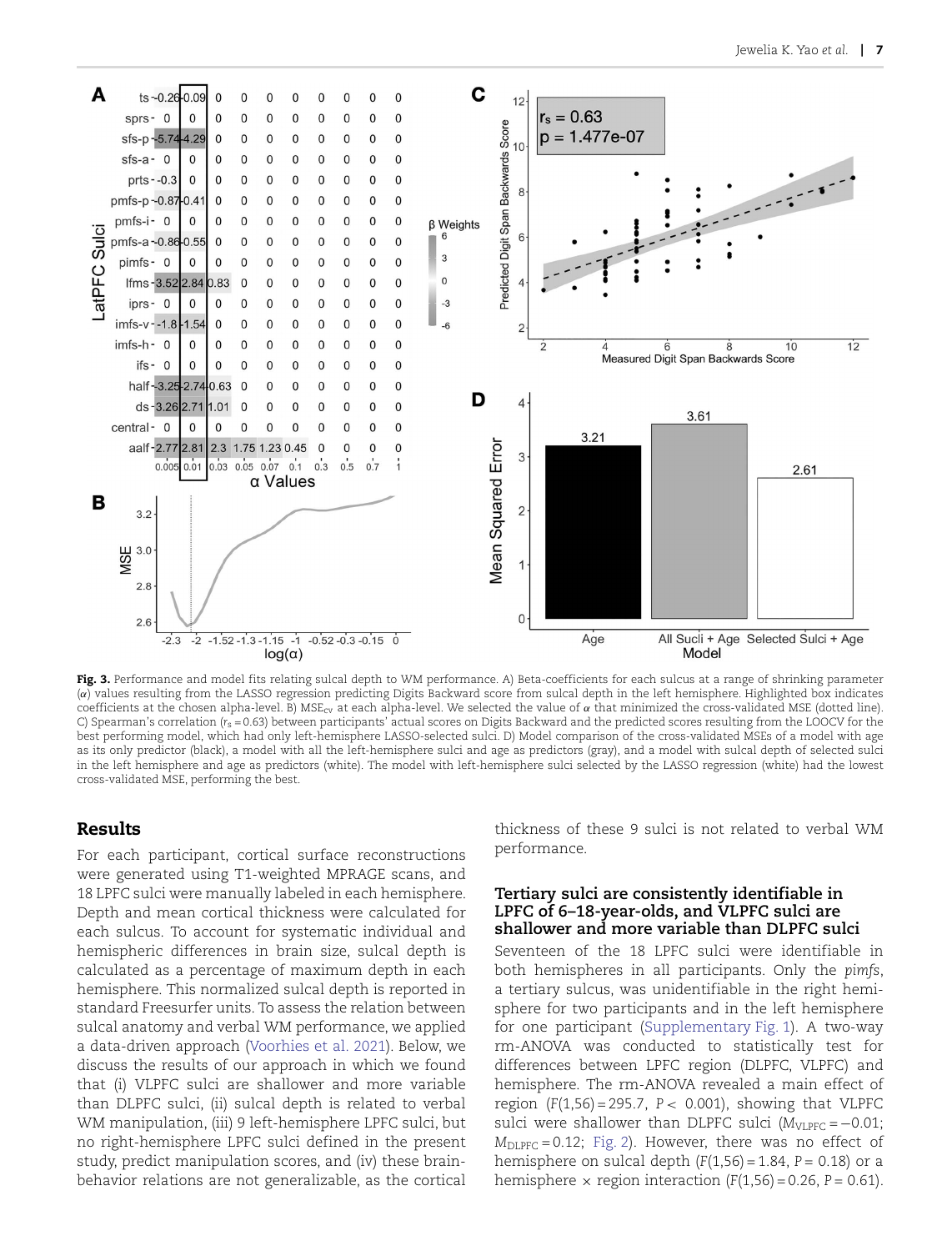To explore the variability between LPFC regions, we repeated this rm-ANOVA substituting mean sulcal depth with standard deviation of sulcal depth. This analysis revealed a main effect of region (*F*(1,56) = 6.18, *P =* 0.01), showing that the depths of VLPFC sulci were more variable than the depths of DLPFC sulci  $(SD<sub>VI,PFC</sub> = 0.18;$ *SD*<sub>DLFPC</sub> = 0.16). We also observed an effect of hemisphere on standard deviation of sulcal depth (*F*(1,56) = 8.44, *P* = 0.01), but did not observe a hemisphere  $\times$  region interaction (*F*(1,56) = 0.073, *P =* 0.79).

#### **Sulcal depth is associated with WM manipulation, but not maintenance**

To characterize the relationship between sulcal depth and the 2 aspects of WM (manipulation and maintenance), we applied feature selection to determine which sulci, if any, were associated with either maintenance (Digits Forward) or manipulation (Digits Backward). To do so, we implemented a LASSO regression relating the depths of 18 sulci ([Fig. 1](#page-3-0)) as well as age, to scores on the two tasks (Materials and Methods). A LASSO regression not only allows us to select sulci in a data-driven manner, but also improves the generalizability of a model and prevents overfitting, particularly in cases where there are 10 *< x <* 25 predictors [\(Heinze et al. 2018](#page-12-26)).

We assessed the relationship between sulcal depth and maintenance and manipulation separately in each hemisphere. Age was included as an additional predictor in all models. This approach revealed a significant association between normalized mean sulcal depth and Digits Backward score in the left (*R2 CV* = 0.40, *MSE* = 2.61, *a* = 0.01), but not the right (*R2 CV* = 0.25, *MSE* = 3.22, *a* = 0.1), hemisphere. Neither left nor right hemisphere sulcal depth was related to Digits Forward score (LH: *R2 CV* = 0.26, *MSE* = 3.27, *a* = 0.07; RH:  $R^2$ <sub>CV</sub> = 0.26, *MSE* = 3.27, *a* = 0.07), even though Digits Forward and Backward scores were correlated across participants (*r* = 0.51, *P* = 0.001). As predicted, age was also associated with WM performance for both the Digits Backward condition  $(R^2_{CV} = 0.25,$  $MSE = 3.21$ ) and Digits Forward condition ( $R^2$ <sub>CV</sub> = 0.26, *MSE* = 3.21). In addition, there was a positive relationship between task performance and age: The older the participant, the better the performance on Digits Backward  $(\beta_{\text{age}} = 0.34)$  and Digits Forward ( $\beta_{\text{age}} = 0.35$ ) tasks.

## **The depths of 9 left-hemisphere LPFC sulci predict WM manipulation task performance**

Examining the coefficients of the manipulation models revealed that 9 out of 18 left-hemisphere LPFC sulci, but none of the right hemisphere sulci, were related to performance for the Digits Backward task. In left VLPFC, the *ds, ts, lfms, aalf*, and *half* were predictors in the model [\(Fig. 3A,](#page-6-0) [Fig. 4](#page-8-0)—Left). In left DLPFC, the *sfs-p, imfs-v, pmfs-p*, and *pmfs-a* were additionally predictive ([Fig. 3A](#page-6-0), [Fig. 4—](#page-8-0)Left). These sulci were selected based on the results of the LASSO regressions. Six of the 9 sulci exhibited negative relationships with verbal WM manipulation performance, whereas three others

demonstrated positive relationships with verbal WM manipulation performance ([Fig. 3](#page-6-0)).

To further examine the relationship between the depth of these specific sulci and verbal WM manipulation, we used the partial model derived from our LASSO regression to predict performance. All models were fit with LOOCV. The partial model only used the mean sulcal depths of left-hemisphere *ds, ts, lfms, aalf, half, sfs-p, imfs-v, pmfs-p,* and *pmfs-a* as predictors of Digits Backward scores in the LOOCV linear regression. Age was also included as a predictor in the model. The results of the LOOCV linear regression confirmed that the partial model with these 9 sulci significantly predicted Digits Backward scores (*rs* = 0.63, *P =* 0.0000001; [Fig. 3C\)](#page-6-0). When compared with an alternative nested cross-validated model that included all the LPFC sulci in the left hemisphere, we found that the addition of the other 9 sulci did not improve the fit of the model ( $R^2$ <sub>CV</sub> = 0.16, MSE<sub>cv</sub> = 3.61; [Fig. 3D\)](#page-6-0). This comparison was consistent with the predictions of the LASSO regression.

To ascertain that the relationship between sulcal depth and verbal WM manipulation performance was not driven by age (see Supplementary Fig. 2 for relationship between age and depth of each sulcus), we additionally compared the left-hemisphere partial model to another alternative nested cross-validated model with age as the sole predictor  $(R^2_{CV} = 0.26, MSE = 3.21;$ [Fig. 3D](#page-6-0)). Age at the time of assessment was positively correlated with scores on the Digits Backward task  $(r=0.57, P=0.001)$ . However, when compared with the age model, the left-hemisphere partial model  $(R^2_{CV} = 0.40)$ , *MSEcv* = 2.61) showed a better fit. Thus, age alone did not explain the results of the partial model. The inclusion of the selected sulci improved prediction of Digits Backward scores above and beyond age.

#### **Sulcal depth, not sulcal cortical thickness, is associated with verbal WM performance**

To assess whether the association between sulcal depth and verbal WM manipulation performance extended to other morphological features of the sulci included in the partial models, we also used a LASSO approach with mean cortical thickness of each sulcus as the predictor. Again, age was included as an additional predictor in the left-hemisphere partial models. We found a slight positive relationship between mean sulcal cortical thickness of the 9 left-hemisphere sulci and Digits Backward scores  $(R^2_{CV} = 0.04, MSE_{CV} = 4.12)$ . Nevertheless, the cross-validated sulcal cortical thickness model did not perform better than age in predicting Digits Backward scores. In addition, sulcal depth was a better predictor of verbal WM manipulation than was sulcal cortical thickness, as assessed by the Akaike Information Criterion  $(AIC<sub>CorticalThickness</sub> = 94.97, AIC<sub>SulcalDepth</sub> = 67.49,$ -AIC = 27.48; [Akaike 1974](#page-11-12)). If the AIC is *>*2, it suggests an interpretable difference between models; the lower AIC value indicates the preferred model ([Burnham and](#page-11-13) Anderson 2004; [Wagenmakers and Farrell 2004](#page-14-18)).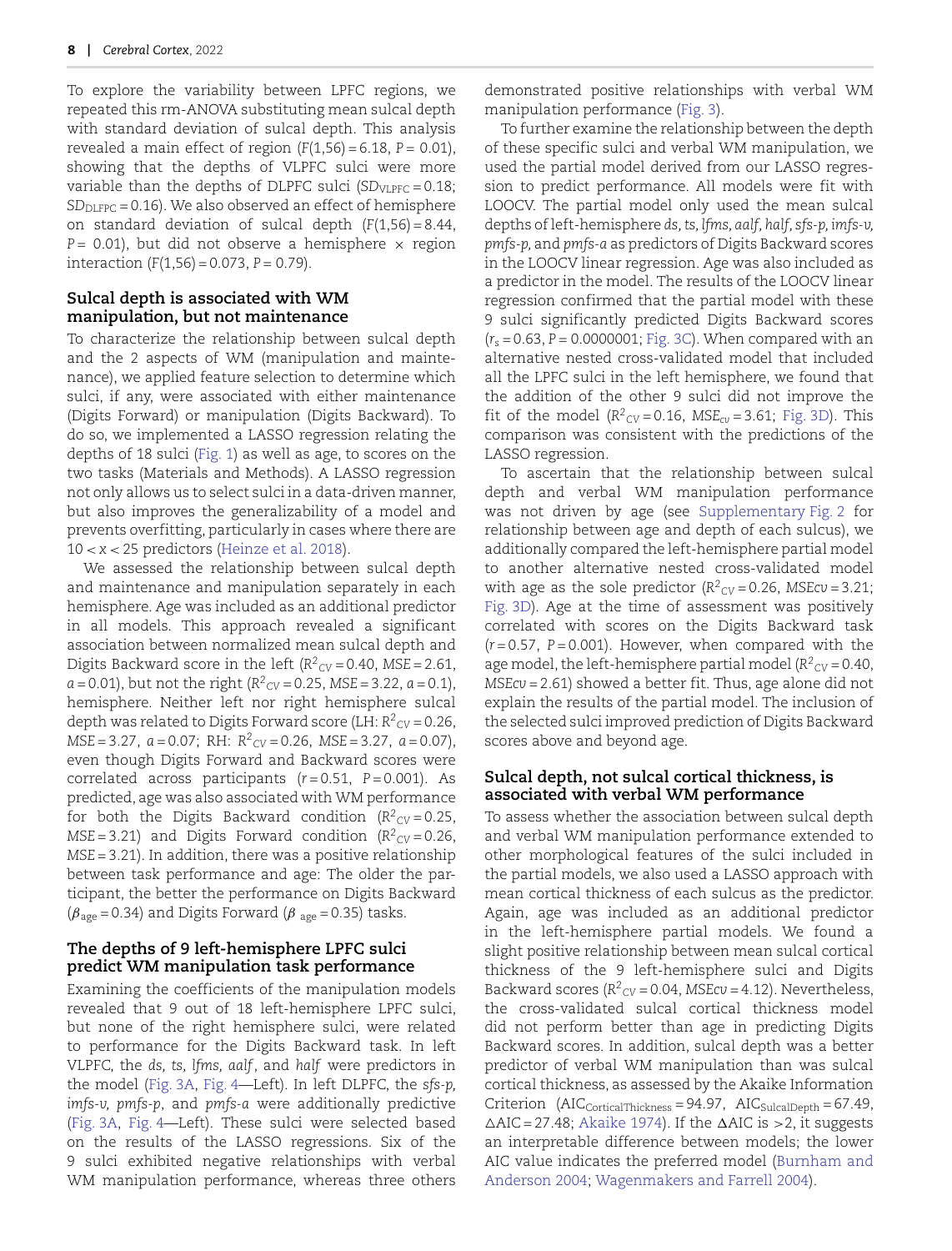

<span id="page-8-0"></span>**Fig. 4.** The relationship among function, sulcal morphology, and WM skills in the developing LPFC. A) Barplot comparing the beta weights for Digits Backward for each of the 9 left-hemisphere sulci identified by the model. Negative and positive beta-coefficients represent negative and positive relationships between sulcal depth and task performance, respectively. All 4 DLPFC (purple) sulci show negative relationships with verbal WM manipulation, whereas 3/5 VLPFC (yellow) sulci show positive relationships with verbal WM manipulation. Darker shades represent stronger betacoefficients. These values are also shown in [Fig. 3A.](#page-6-0) B) An example cortical surface reconstruction of a left hemisphere in an example 15-year-old (n039t2). Sulcal depth predicted WM skills in the ts, aalf, half, lfms, pmfs-p, pmfs-a, sfs-p, and imfs-v (white labels). The ds, aalf, half, lfms, and imfs-v form the boundaries of the functional clusters preferentially coding the serial order of visual stimuli in WM identified by [Amiez and Petrides \(2007\)](#page-11-8) in mid-DLPFC and mid-VLPFC and have stronger relationships with verbal WM manipulation than the ts and pmfs-a, which fall within our modified versions of these functional borders in which the present versions extend more posteriorly. Purple: Based on macroanatomical definition of mid-DLPFC in [Amiez and Petrides \(2007\),](#page-11-8) our DLPFC definition extends more posteriorly and includes sfs-p, pmfs-i, and pmfs-p. Yellow: Based on macroanatomical definition of mid-VLPFC in [Amiez and Petrides \(2007\)](#page-11-8), our VLPFC definition also includes the ds. See Supplementary Fig. 3 for comparisons of sulcal definitions with Amiez and Petrides (2007).

## **Discussion**

To our knowledge, this is the first study to examine the relationship between DLPFC and VLPFC tertiary sulcal morphology and verbal WM performance in a developmental cohort. Implementing a data-driven approach with cross-validation, we showed that there is a relationship between sulcal depth and verbal WM performance on the widely used Digit Span task: The depth of 9 lefthemisphere sulci predicted verbal WM performance on the challenging Digits Span Backwards task. In contrast, none of the sulci predicted pure WM maintenance, as measured by the Digits Span Forwards task.

As noted previously, our study addressed three main questions. First, we sought to test for a relationship between verbal WM and mean depth of LPFC sulci. Our results support this hypothesis, showing an anatomicalbehavioral relationship for numerous LPFC sulci. Second, we asked whether any such relationships differed as a function of sulcal type, hemisphere, and/or task demands. We found relationships for both shallow/tertiary and deep/non-tertiary sulci. However, there was a hemispheric effect: All of the sulci implicated in verbal

WM were localized in the left, language-dominant hemisphere. We also found an effect of task demand: We only observed relationships between sulcal depth and performance when the task required manipulation of items in WM. Third, we asked whether we could construct a model to predict an individual's verbal WM task score from sulcal depth. Indeed, using a LASSO regression to select the sulci most related to performance and a LOOCV linear regression to predict scores on the task, we were able to construct a model including age and the 9 left LPFC sulci that better predicted scores compared to separate models with either all LPFC sulci or age alone.

The sulci predicting verbal WM manipulation included 7 out of 10 of the putative tertiary sulci labeled in this study, as well as 2 of the 8 primary sulci. Although greater sulcal depth predicted better performance for 3 sulci, shallower sulcal depth predicted better performance for 6 sulci. In the sections below, we discuss (i) the location of the implicated sulci relative to functional and anatomical features of LPFC, (ii) implications of hemispheric and task dissociations, (iii) the fact that relationships to WM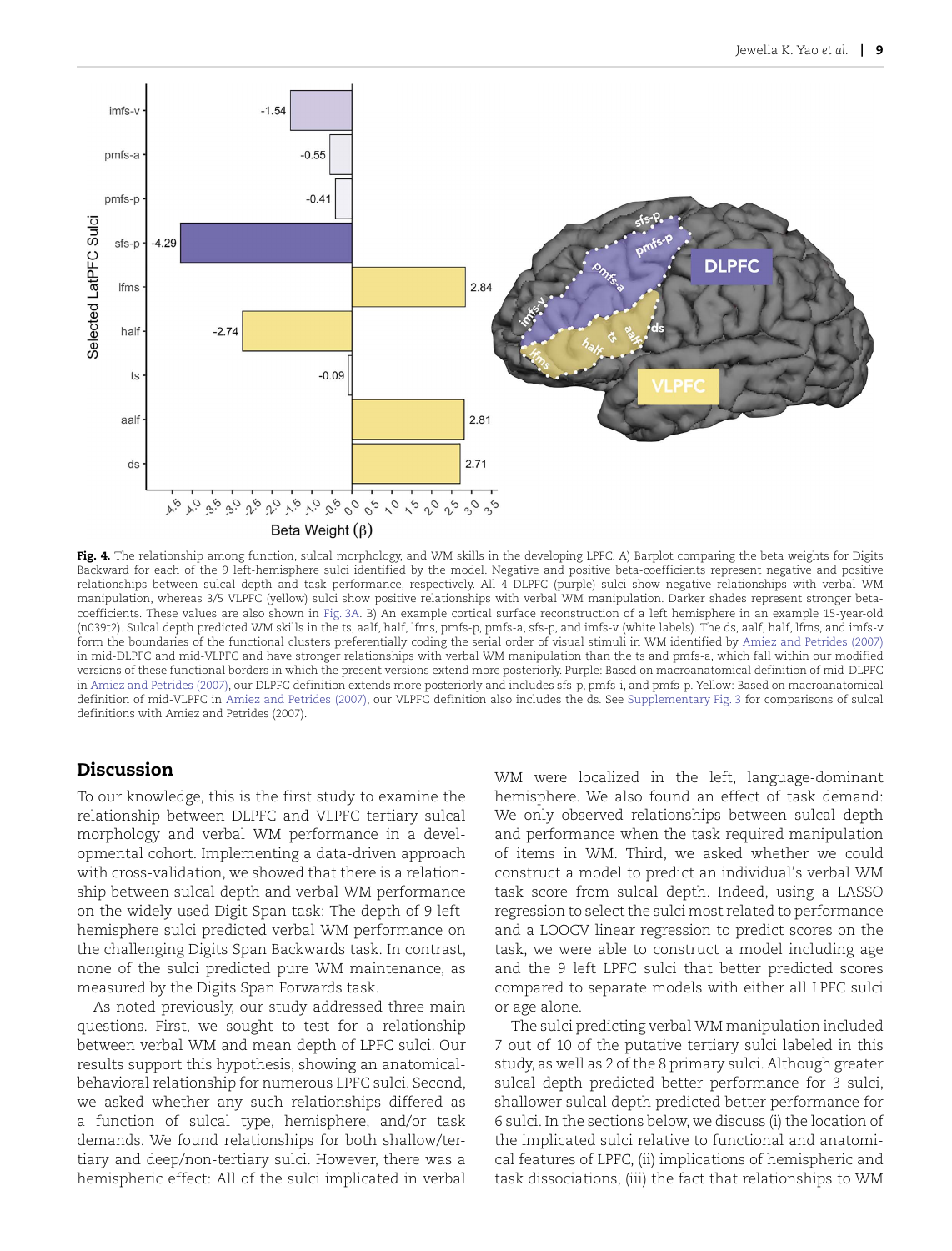performance were not observed for sulcal cortical thickness, (iv) possible mechanism(s) linking sulcal depth and human behavior, and (v) future directions and limitations of our study.

## **Location of the implicated sulci relative to functional and anatomical features of LPFC**

The locations of a subset of the 9 sulci in the left hemisphere identified by our model are approximately aligned with the functional definitions of mid-DLPFC and mid-VLPFC as identified by [Amiez and Petrides](#page-11-8) (2007; [Fig. 4](#page-8-0)). To include all sulci within LPFC, our DLPFC and VLPFC definitions extended more posteriorly and included sfs-p, pmfs-i, pmfs-p, and the ds, three of which were chosen by our model-based approach (see Supplementary Fig. 3 for a direct comparison between the sulcal definitions in [Amiez and Petrides \(2007](#page-11-8)) and the sulcal definitions in the present study). Relative to the functional demarcations of mid-DLPFC and mid-VLPFC in [Amiez and Petrides \(2007\)](#page-11-8), the *aalf, half, lfms*, and *imfsv* form the anterior, inferior, and superior boundaries of the functional clusters preferentially coding the serial order of visual stimuli in WM. These boundary sulci also have stronger relationships with verbal WM manipulation than the ts and pmfs-a, which fall within these functional borders. Thus, a subset of sulci identified by our model-based approach could serve as potential landmarks—a hypothesis that can be examined in future studies.

Consistent with this idea, some of the sulci identified by our model-based approach are located in different cytoarchitectonic and multimodal areas associated with different cognitive functions (Supplementary Fig. 3), as well as embedded in certain locations within anatomical and functional LPFC gradients. For instance, the classic mid-DLPFC region associated with WM contains areas 9/46 and 46 (Petrides and Pandya, 1999); pmfs-i/a is located within the former, and imfs-h/pimfs-d in the latter. In addition to considering the dorsal–ventral axis of LPFC, it will be important to further explore dissociations between sulci along the anterior–posterior axis. Indeed, recent work in adults shows that LPFC tertiary sulci measured here have different profiles of functional connectivity and are located within a broader myelination gradient, as measured by the *T*1/*T*2 ratio, with the highest content at the central sulcus posteriorly and lowest content anteriorly in frontopolar cortex ([Miller et al. 2021a](#page-13-8), [2021b](#page-13-9)). Interestingly, previous work also shows that this *T*1/*T*2 gradient changes with age along an anterior–posterior gradient in LPFC ([Norbom](#page-13-20) et al. 2020, [2021\)](#page-13-21) into frontopolar cortex, and shows an interaction between age and sex (see also Paus et al. 2008, [2010](#page-13-23), [2017\)](#page-13-24). Thus, future studies could implement a similar model-based approach relating sulcal morphology and cognition as implemented here, as well as incorporate additional features into the model, such as *T*1/*T*2 ratio or quantitative MRI measures.

## **Implications of hemispheric and task dissociations**

With regards to the set of 9 sulci implicated in WM, it is notable that, first, all were in the left hemisphere and, second, all were related to Digits Backward but not Forward task performance. These patterns reinforce emerging views of the role of LPFC in WM.

The laterality effect is consistent with extensive neuropsychological and neuroimaging evidence that verbal tasks, including verbal WM tasks, predominantly implicate the left hemisphere (e.g. [Black 1986a](#page-11-14), [1986b;](#page-11-15) [Fiez](#page-12-28) 1997; [Smith and Jonides 1998](#page-13-15); [Wagner et al. 2001](#page-14-10); [Lau](#page-12-29)res-Gore et al. 2011). Most directly related to the present findings, a patient study involving the same span tasks as in the present work showed that left, but not right, DLPFC lesions were associated with deficits in verbal WM manipulation, as measured by the Backwards span task [\(Barbey et al. 2013\)](#page-11-16).

The task effect—that is, the fact that LPFC sulcal depth was related to Digits Backward but not Forward span task performance—is also consistent with this prior patient study: Barbey and colleagues found that DLPFC lesions were associated with deficits on the Digits Backward but not Forward span task. Moreover, [Baldo and Dronkers](#page-11-7) (2006) showed that left inferior parietal—but not left VLPFC—lesions were associated with impaired Digits Forward span task performance, consistent with the purported role of left inferior parietal cortex in phonological storage [\(Smith and Jonides 1998;](#page-13-15) see [Fiez 2001](#page-12-30)).

Indeed, the present findings complement a mounting body of evidence that LPFC's involvement in WM is most critical on tasks that require a high level of active processing of temporarily activated memory representations ([Nee and D'Esposito 2018](#page-13-12)), such as the Backwards digit span task. As such, performance on a pure maintenance task like the Digits Forward span task could be related to the sulcal morphology of regions outside LPFC—in particular, left inferior parietal cortex. Together, these findings suggest that individual differences in sulcal development impact the functional organization of LPFC-dependent cognitive function identified here and in previous work ([Im et al. 2008](#page-12-31); [Garrison et al. 201](#page-12-32)5; [Voorhies et al. 2021\)](#page-14-9).

## **Relationships to WM performance were not observed for sulcal cortical thickness**

We observed no relationship between the thickness of sulcal gray matter and WM ([Krogsrud et al. 2021](#page-12-19)), which is consistent with our previous work looking at the relationship between LPFC sulcal morphology and reasoning skills in the same cohort [\(Voorhies et al. 202](#page-14-9)1). This [contra](#page-13-22)sts with prior studies showing a negative relation between cortical thickness and WM; however, it should be noted that the current study focused on sulcal thickness specifically, rather than across large expanses of cortex including both gyri and sulci. In addition, cortical thinning likely ref lects both gray matter thinning and the myelination of fibers extending into the cortical ribbon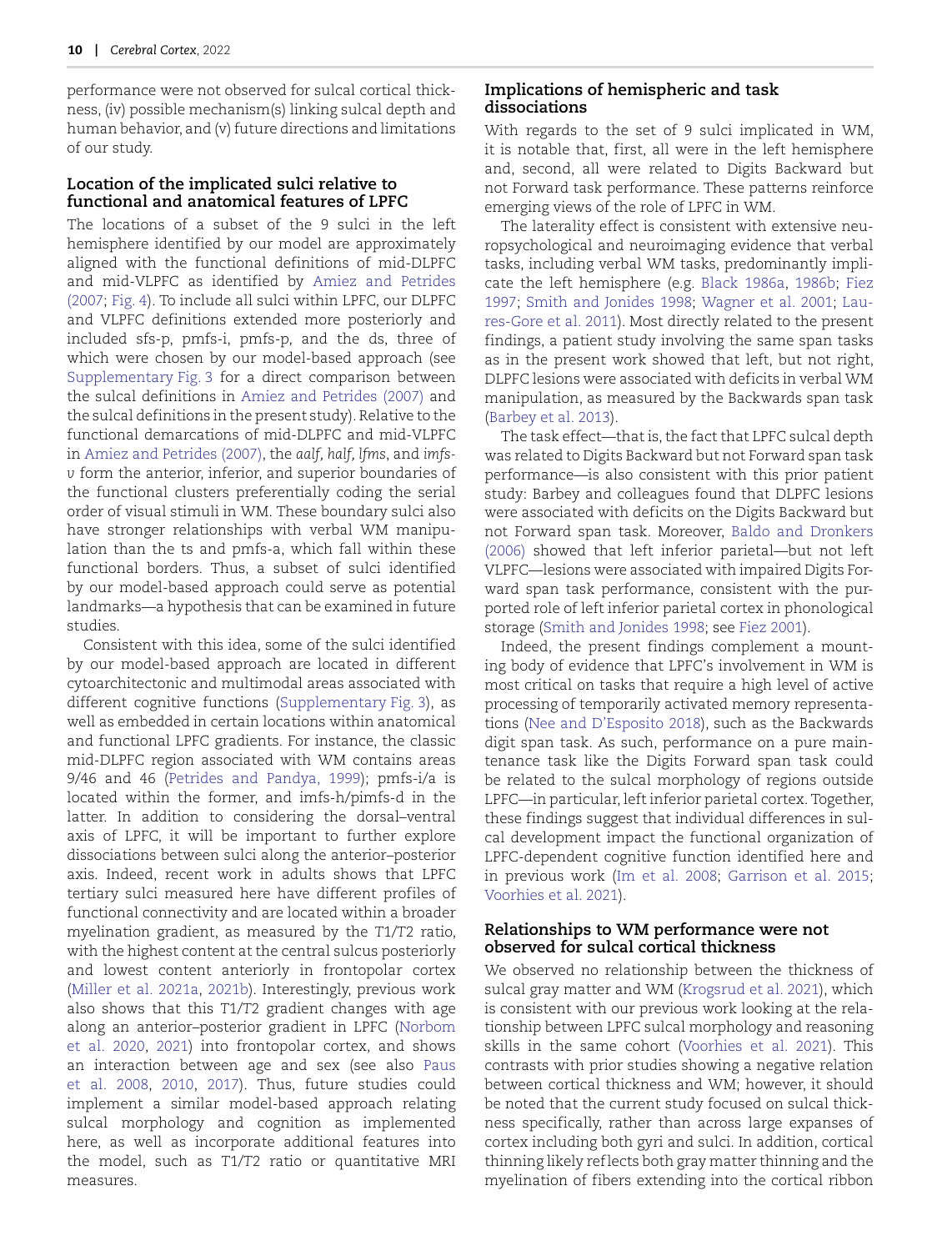[\(Paus 2005](#page-13-25)). Consistent with this idea, [Natu et al. \(2019\)](#page-13-26) showed that myelination is a key contributor to cortical thinning in visual cortex during childhood. We also note that although previous research shows age-related changes for anatomical features such as myelin content as measured by the *T*1/*T*2 ratio in LPFC extending into frontopolar cortex [\(Paus et al. 2008](#page-13-22), [2010,](#page-13-23) 2017; [Norbom](#page-13-20) et al. 2020, [2021](#page-13-21)), we do not see a clear relationship between sulcal depth and age in our developmental sample (Supplementary Fig. 2). Thus, as expanded further in the next section, future research examining the relations between sulcal depth and white matter is warranted.

#### **Possible mechanism(s) linking sulcal depth and human behavior: short-range connections and local gyrification?**

Of the 9 left-hemisphere sulci whose depths predicted verbal WM performance, 7 were putative tertiary sulci, consistent with Sanides' theory that tertiary sulcal anatomy is relevant for higher cognition ([1962,](#page-13-5) [1964](#page-13-6)). Specifically, mirroring the fact that primary sulci, which emerge early in gestation, serve as landmarks in primary sensory cortices, Sanides posited that tertiary sulci, which emerge late in gestation, serve as landmarks in association cortices, which also show a protracted development. He further proposed that the late emergence and continued postnatal morphological development of tertiary sulci is likely related to cognitive skills associated with LPFC that also show a protracted development. Although our results support this hypothesis by showing that tertiary sulci are behaviorally meaningful, we did not find that *only* tertiary sulci were linked to cognitive performance. This fits with previous findings that also showed relationships between non-tertiary sulcal morphology in other cortical locations and cognitive performance in children ([Roell et al. 2021](#page-13-27)).

We have recently proposed that deeper tertiary sulci in LPFC could be indicative of short-range connections that function to pull regions closer together and, in turn, are associated with greater efficiency of neural processing by decreasing the distance between LPFC regions ([Voorhies](#page-14-9) et al. 2021). This heightened neural efficiency could manifest as improved behavioral performance. This mechanistic hypothesis was proposed based on recent and classic findings showing that (i) short white-matter fibers extend from the deepest points of sulci into the white matter ([Reveley et al. 2015\)](#page-13-28) and (ii) there is a relationship between tertiary sulci in LPFC and myelination ([Sanides](#page-13-5) 1962; [Miller et al. 2021](#page-13-8)a; [2021b](#page-13-9)). The present findings build on this proposal by showing that a combination of shallower and deeper sulci predicts verbal WM performance.

Because in some cases we found a negative rather than positive relation between sulcal depth and cognitive performance, we speculate that additional anatomical mechanisms, such as those related to the development of neighboring sulci or white matter tracts, are likely at play. For instance, several researchers ([Connolly 1950](#page-12-25);

[Armstrong et al. 199](#page-11-2)5; [Zilles et al. 201](#page-14-6)3) qualitatively noted that the sizes and depths of sulci seemingly counterbalance those of nearby sulcal neighbors. Thus, a shallow, short sulcus would compensate for a particularly long and deep nearby sulcus, rendering the overall degree of cortical folding within a given region approximately equal [\(Connolly 1950;](#page-12-25) [Armstrong et al. 1995](#page-11-2); [Zilles et al.](#page-14-6) 2013).

Given this hypothesis, we propose that a relatively deeper tertiary sulcus, which may have stronger shortrange white matter connections as proposed previously [\(Voorhies et al. 202](#page-14-9)1), may be close to sulci that are relatively shallower, thereby preserving the degree of local cortical folding. This proposal builds on a recent modification of the compensation theory of cortical folding that proposes to also incorporate local morphological features ([Natu et al. 2020](#page-13-29)). Altogether, our findings begin to build a multimodal mechanistic neuroanatomical understanding underlying the complex relationship between sulcal depth and cognition relative to other anatomical features, which importantly makes explicit, testable predictions for future studies.

## **Future directions and limitations**

Although our sample size ref lects those of other studies of this nature ([Weiner et al. 2014,](#page-14-12) [2018](#page-14-13); [Sprung-Much and](#page-13-17) Petrides 2018, [2020](#page-13-18); [Borne et al. 2020](#page-11-9); [Miller et al. 2021a,](#page-13-9) 2021b; [Eichert et al. 2021](#page-12-17); [Voorhies et al. 2021](#page-14-9)), the main limitation of our study is the labor-intensive process of manually identifying sulci, which limits the number of participants. Current methods implement deep learning algorithms to automatically identify primary and sec-ondary sulci in LPFC ([Hao et al. 2020\)](#page-12-33). Thus, modifications to these algorithms to include tertiary sulci would make it possible to expand sample sizes in future studies examining the relationship between the morphology of tertiary sulci and cognition. Ongoing work is already underway to develop deep learning algorithms to accurately define tertiary sulci automatically in individual participants, and initial results are promising ([Borne et al. 2020](#page-11-9); [Lyu](#page-13-30) et al. 2021).

In addition, verbal WM depends on a distributed neural system; thus, it is likely that verbal WM performance is also related to sulcal variation in other regions implicated in WM, such as lateral parietal cortex [\(Gold](#page-12-34)man-Rakic 1990; [Smith and Jonides 199](#page-13-15)8; [Crone et al.](#page-12-16) 2006; [Klingberg 2006](#page-12-35); [Tamnes et al. 2013](#page-14-1)). Furthermore, although it is common to relate brain structure to performance on individual tasks, as we have done here, the limited number of trials administered during the Digit Span task restricts our ability to investigate verbal WM performance in depth. Thus, the use of a latent construct or composite score derived from multiple verbal WM measures would permit us to further assess the generalizability of our cross-validated results (see [Bollen 2002](#page-11-17)).

To explore why various sulci showed opposite relationships between depth and performance, future work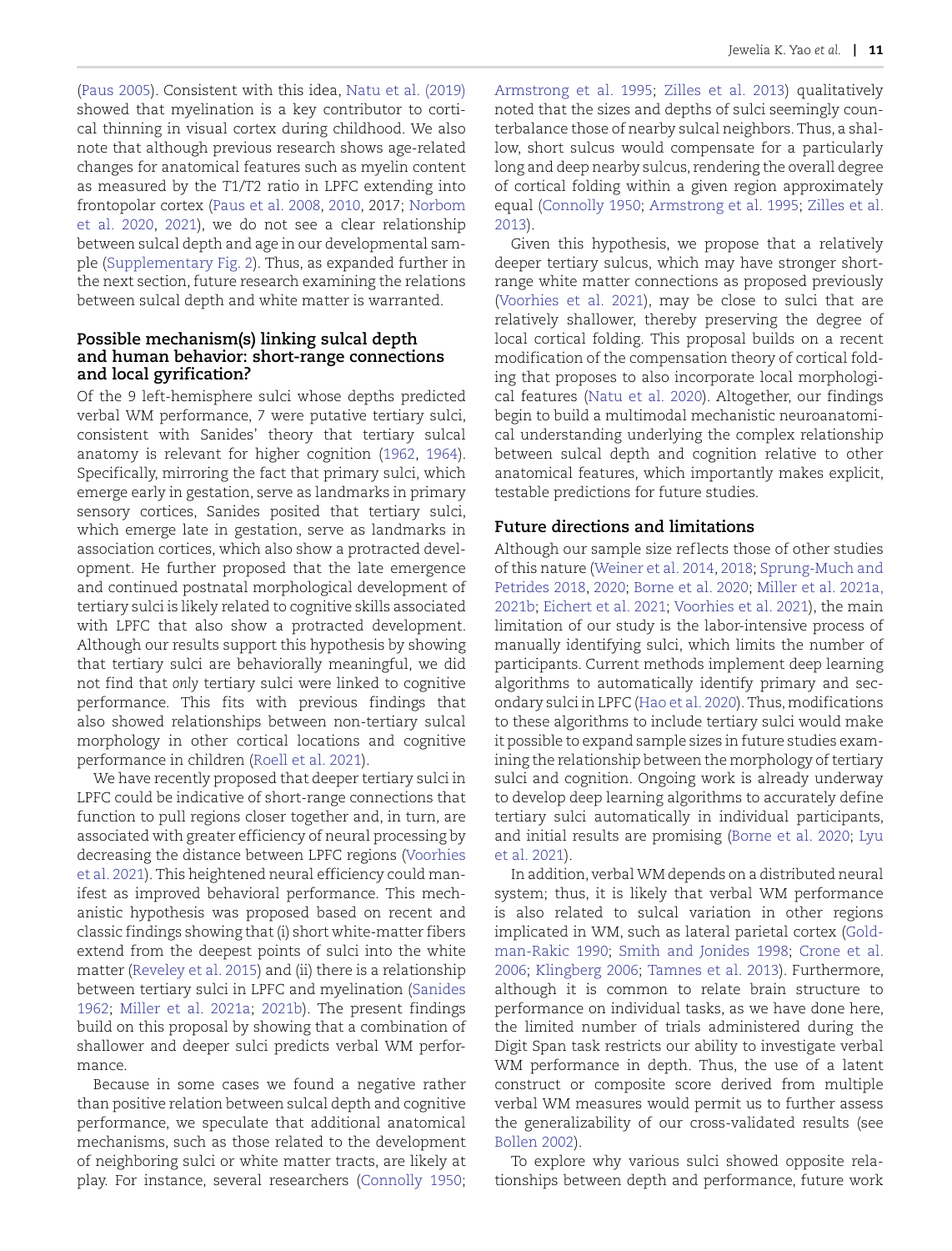should also examine relationships between the development of neighboring sulci, as well as the underlying white matter tracts linking these sulci. The former will allow us to understand if compensation, whereby shallower or shorter sulci balance nearby longer or deeper sulci, is at play. The latter will reveal if sulcal depth is linked to white matter connections and increased neural efficiency, which may be related to individual differences in cognitive performance.

Finally, future studies involving larger sample sizes should also consider how other variables like demographics, genetics, and early environment also contribute to this relationship between sulcal depth and cognition. Semi-automation of tertiary sulcal definitions further render the feasibility of larger-scale investigations [\(Borne](#page-11-9) et al. 2020; [Lyu et al. 2021\)](#page-13-30).

## **Conclusion**

These findings highlight the behavioral significance of individual variability in sulcal morphology. Some of these sulci may serve as boundaries for functional regions engaged in verbal WM manipulation. These results begin to shed light on the complex relationship among sulcal morphology in LPFC, parcellations of LPFC, and verbal WM skills in children and adolescents. More broadly, these and our prior findings based on a largely overlapping pediatric MRI dataset ([Voorhies et al. 2021](#page-14-9)) contribute to an increasing body of work in adults that also empirically support Sanides' hypothesis that tertiary sulci serve as functional and cognitive landmarks in association cortices. Taken as a whole, this emerging body of research indicates the importance of studying tertiary sulci to better understand the relationships among brain structure, brain function, and behavior.

#### **Acknowledgments**

We thank Ishana Raghuram, Chahat Mittal, and Anmol Gill for assistance with sulcal labeling and former members of the Bunge laboratory for assistance with data collection, and the families who participated in the study.

#### **Supplementary material**

[Supplementary material](https://academic.oup.com/cercor/article-lookup/doi/10.1093/cercor/bhac173#supplementary-data) can be found at *Cerebral Cortex* online.

## **Funding**

This research was supported by a T32 HWNI training grant and an NSF-GRFP fellowship (to W.I.V.). Funding for the original data collection and curation was provided by the National Institute of Neurological Disorders and Stroke (R01 NS057156 to S.A.B.) and the National Science Foundation (BCS1558585 to S.A.B.). Data analyses were supported by National Institute of Child Health and Human Development (R21HD100858 to K.S.W. and S.A.B.) and the National Science Foundation (CAREER 2042251 to K.S.W.).

*Conflict of interest statement*. The authors declare no competing financial or potential conflicts of interests.

#### **References**

- <span id="page-11-12"></span>Akaike H. 1974. A new look at the statistical model identification. In: Parzen E, Tanabe K, Kitagawa G. (eds) *Selected papers of Hirotugu Akaike. Springer series in statistics (perspectives in statistics)*. Springer, New York (NY). [https://doi.org/10.1007/978-1-4612-1694-0\\_16.](https://doi.org/10.1007/978-1-4612-1694-0_16)
- <span id="page-11-8"></span>Amiez C, Petrides M. Selective involvement of mid-dorsolateral prefrontal cortex in the coding of the serial order of visual stimuli in working memory. *Proc Natl Acad Sci U S A*. 2007:104:13786–13791. [https://doi.org/10.1073/pnas.0706220104.](https://doi.org/10.1073/pnas.0706220104)
- <span id="page-11-1"></span>Amiez C, Wilson CRE, ProcykE. Variations of cingulate sulcal organization and link with cognitive performance. *Nature Sci Rep*. 2018:8(13988). [https://doi.org/10.1038/s41598-018-32088-9.](https://doi.org/10.1038/s41598-018-32088-9)
- <span id="page-11-2"></span>Armstrong E, Schleicher A, Omran H, Curtis M, Zilles K. The ontogeny of human gyrification. *Cereb Cortex*. 1995:5:56–63. [https://doi.](https://doi.org/10.1093/cercor/5.1.56) [org/10.1093/cercor/5.1.56.](https://doi.org/10.1093/cercor/5.1.56)
- <span id="page-11-3"></span>Baddeley AD, Hitch G. Working memory. *Psychol Learn Motiv*. 1974:8: 47–89. [https://doi.org/10.1016/s0079-7421\(08\)60452-1.](https://doi.org/10.1016/s0079-7421(08)60452-1)
- <span id="page-11-5"></span>Badre D. Cognitive control, hierarchy and the rostro-caudal organization of the frontal lobes. *Trends Cogn Sci*. 2008:12:193–200. [https://](https://doi.org/10.1016/j.tics.2008.02.004) [doi.org/10.1016/j.tics.2008.02.004.](https://doi.org/10.1016/j.tics.2008.02.004)
- <span id="page-11-11"></span>Bailey P, von Bonin GV. *The isocortex of man*. Urbana (IL): University of Illinois Press; 1951.
- <span id="page-11-10"></span>Bailey P, von Bonin GV, McCulloch WS. *The isocortex of the chimpanzee*. Urbana, IL: University of Illinois Press; 1950.
- <span id="page-11-7"></span>Baldo JV, Dronkers NF. The role of inferior parietal and inferior frontal cortex in working memory. *Neuropsychology*. 2006:20: 529–538. [https://doi.org/10.1037/0894-4105.20.5.529.](https://doi.org/10.1037/0894-4105.20.5.529)
- <span id="page-11-16"></span>Barbey AK, Koenigs M, Grafman J. Dorsolateral prefrontal contributions to human working memory. *Cortex*. 2013:49:1195–1205. [https://doi.org/10.1016/j.cortex.2012.05.022.](https://doi.org/10.1016/j.cortex.2012.05.022)
- <span id="page-11-0"></span>Bathelt J, Gathercole SE, Johnson A, Astle DE. Differences in brain morphology and working memory capacity across childhood. *Dev Sci*. 2018:21:e12579. [https://doi.org/10.1111/desc.12579.](https://doi.org/10.1111/desc.12579)
- <span id="page-11-14"></span>Black FW. Digit repetition in brain-damaged adults: clinical and theoretical implications. *J Clin Psychol*. 1986a:42:770–782 https://doi. [org/10.1002/1097-4679\(198609\)42:5](http://dx.doi.org/10.1002/1097-4679(198609)42:5%3c770::aid-jclp2270420516%3e3.0.co;2-p)*<*770::aid-jclp2270420516*>* 3.0.co;2-p.
- <span id="page-11-15"></span>Black FW. Neuroanatomic and neuropsychological correlates of digit span performance by brain-damaged adults. *Percept Mot Skills*. 1986b:63:815–822. [https://doi.org/10.2466/pms.1986.63.2.815.](https://doi.org/10.2466/pms.1986.63.2.815)
- <span id="page-11-6"></span>Blumenfeld RS, Nomura EM, Gratton C, D'Esposito M. Lateral prefrontal cortex is organized into parallel dorsal and ventral streams along the rostro-caudal axis. *Cereb Cortex*. 2013:23: 2457–2466. [https://doi.org/10.1093/cercor/bhs223.](https://doi.org/10.1093/cercor/bhs223)
- <span id="page-11-17"></span>Bollen KA. Latent variables in psychology and the social sciences. *Annu Rev of Psychol*. 2002:53:605–634. [https://doi.org/10.1146/](https://doi.org/10.1146/annurev.psych.53.100901.135239) [annurev.psych.53.100901.135239.](https://doi.org/10.1146/annurev.psych.53.100901.135239)
- <span id="page-11-9"></span>Borne L, Riviere D, Mancip M, Mangi JF. Automatic labeling of cortical sulci using patch- or CNN-based segmentation techniques combined with bottom-up geometric constraints. *Med Image Anal*. 2020:62:101651. [https://doi.org/10.1016/j.media.2020.101651.](https://doi.org/10.1016/j.media.2020.101651)
- <span id="page-11-13"></span><span id="page-11-4"></span>Bunge SA, Wright SB. Neurodevelopmental changes in working memory and cognitive control. *Curr Opin Neurobiol*. 2007:17: 243–250. [https://doi.org/10.1016/j.conb.2007.02.005.](https://doi.org/10.1016/j.conb.2007.02.005)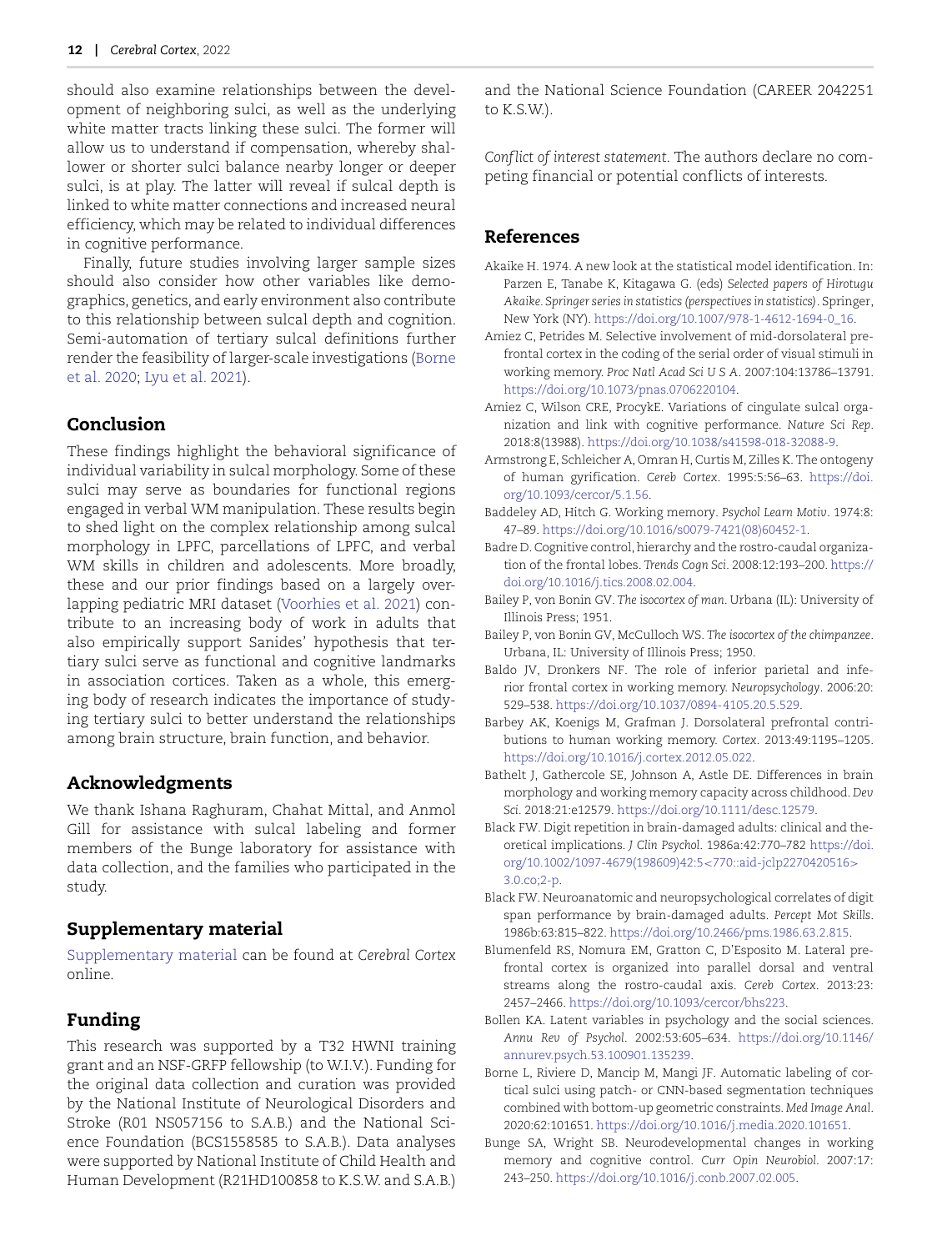- Burnham KP, Anderson DR. Multimodel inference: understanding AIC and BIC in model selection. *Sociol Methods Res*. 2004:33: 261–304. [https://doi.org/10.1177/0049124104268644.](https://doi.org/10.1177/0049124104268644)
- <span id="page-12-4"></span>Cachia A, Roell M, Mangin JF, Zhong YS, Jobert A, Braga L, Houde O, Dehaene S, Borst G. How interindividual differences in brain anatomy shape reading accuracy. *Brain Struct Funct*. 2018:223: 701–712. [https://doi.org/10.1007/s00429-017-1516-x.](https://doi.org/10.1007/s00429-017-1516-x)
- <span id="page-12-5"></span>Chi JG, Dooling EC, Gilles FH. Gyral development of the human brain. *Ann Neurol*. 1977:1:86–93. [https://doi.org/10.1002/ana.410010109.](https://doi.org/10.1002/ana.410010109)
- <span id="page-12-3"></span>Chung YS, Hyatt CJ, Stevens MC. Adolescent maturation of the relationship between cortical gyrification and cognitive ability. *NeuroImage*. 2017:158:319–331. [https://doi.org/10.1016/j.](https://doi.org/10.1016/j.neuroimage.2017.06.082) [neuroimage.2017.06.082.](https://doi.org/10.1016/j.neuroimage.2017.06.082)
- <span id="page-12-24"></span>Connolly CJ. Development of the cerebral sulci. *Am J Phys Anthropol*. 1940:26:113–149. [https://doi.org/10.1002/ajpa.1330260125.](https://doi.org/10.1002/ajpa.1330260125)
- <span id="page-12-25"></span>Connolly CJ. *External morphology of the primate brain*. Springfield (IL): Charles C. Thomas; 1950.
- <span id="page-12-11"></span>Cowan N. Working memory maturation: can we get at the essence of cognitive growth. *Perspect Psychol Sci*. 2016:11:239–264. [https://doi.org/10.1177/1745691615621279.](https://doi.org/10.1177/1745691615621279)
- <span id="page-12-16"></span>Crone EA, Wendelken C, Donohue S, van Leijenhorst L, Bunge SA. Neurocognitive development of the ability to manipulate information in working memory. *Proc Natl Acad Sci U S A*. 2006:103: 9315–9320. [https://doi.org/10.1073/pnas.0510088103.](https://doi.org/10.1073/pnas.0510088103)
- <span id="page-12-23"></span>Cunningham D. *Contribution to the surface anatomy of the cerebral hemispheres*. Dublin (Ireland): Dublin R Irish Acad; 1892.
- <span id="page-12-13"></span>D'Esposito M, Postle BR, Ballard D, Lease J. Maintenance versus manipulation of information held in working memory: an event-related fMRI study. *Brain Cogn*. 1999:41:66–86. [https://doi.](https://doi.org/10.1006/brcg.1999.1096) [org/10.1006/brcg.1999.1096.](https://doi.org/10.1006/brcg.1999.1096)
- <span id="page-12-20"></span>Dale AM, Fischl B, Sereno MI. Cortical surface-based analysis. *NeuroImage*. 1999:9:179–194. [https://doi.org/10.1006/nimg.1998.0395.](http://dx.doi.org/10.1006/nimg.1998.0395)
- <span id="page-12-1"></span>Darki F, Klingberg T. The role of fronto-parietal and fronto-striatal networks in the development of working memory: a longitudinal study. *Cereb Cortex*. 2015:25:1587–1595. [https://doi.org/10.1093/](https://doi.org/10.1093/cercor/bht352) [cercor/bht352.](https://doi.org/10.1093/cercor/bht352)
- <span id="page-12-0"></span>Dickerson BC, Fenstermacher E, Salat DH, Wolk DA, Maguire RP, Desikan R, Pacheco J, Quinn BT, Van der Kouwe A, Greve DN, et al. Detection of cortical thickness correlates of cognitive performance. *NeuroImage*. 2008:39:10–18. [https://doi.org/10.1016/j.](https://doi.org/10.1016/j.neuroimage.2007.08.042) [neuroimage.2007.08.042.](https://doi.org/10.1016/j.neuroimage.2007.08.042)
- <span id="page-12-6"></span>Duncan J, Owen AM. Common regions of the human frontal lobe recruited by diverse cognitive demands. *Trends Neurosci*. 2000:23: 475–483. [https://doi.org/10.1016/s0166-2236\(00\)01633-7.](https://doi.org/10.1016/s0166-2236(00)01633-7)
- <span id="page-12-22"></span>Eberstaller O. *Das stirnhirn*. Vienna: Urban & Schwarzenberg; 1890.
- <span id="page-12-17"></span>Eichert N, Watkins KE, Mars RB, Petrides M. Morphological and functional variability in central and subcentral motor cortex of the human brain. *Brain Struct Funct*. 2021:226:263–279. [https://doi.](https://doi.org/10.1007/s00429-020-02180-w) [org/10.1007/s00429-020-02180-w.](https://doi.org/10.1007/s00429-020-02180-w)
- <span id="page-12-28"></span>Fiez JA. Phonology, semantics, and the role of the left inferior prefrontal cortex. *Hum Brain Mapp*. 1997:5:79–83. https://doi.org/ [10.1002/\(SICI\)1097-0193\(1997\)5:2](https://doi.org/10.1002/(SICI)1097-0193(1997)5:2%3C;79::AID-HBM1%3E;3.0.CO;2-J)*<*79::AID-HBM1*>*3.0.CO;2-J.
- <span id="page-12-30"></span>Fiez JA. Bridging the gap between neuroimaging and neuropsychology: using working memory as a case-study. *J Clin Exp Neuropsychol*. 2001:23:19–31. [https://doi.org/10.1076/jcen.23.1.19.1221.](https://doi.org/10.1076/jcen.23.1.19.1221)
- <span id="page-12-8"></span>Fiez JA, Raife EA, Balota DA, Schwarz JP, Raichle ME, Petersen SE. A positron emission tomography study of the short-term maintenance of verbal information. *J Neurosci*. 1996:16:808–822. [https://](https://doi.org/10.1523/JNEUROSCI.16-02-00808.1996) [doi.org/10.1523/JNEUROSCI.16-02-00808.1996.](https://doi.org/10.1523/JNEUROSCI.16-02-00808.1996)
- <span id="page-12-32"></span><span id="page-12-15"></span>Fuster JM. Upper processing stages of the perception-action cycle. *Trends Cogn Sci*. 2004:8:143–145. [https://doi.org/10.1016/j.](https://doi.org/10.1016/j.tics.2004.02.004) [tics.2004.02.004.](https://doi.org/10.1016/j.tics.2004.02.004)
- Garrison JR, Fernyhough C, McCarthy-Jones S, Haggard M, The Australian Schizophrenia Research Bank, Simons JS. Paracingulate sulcus morphology is associated with hallucinations in the human brain. *Nat Commun*. 2015:6:8956. [https://doi.org/10.1038/](https://doi.org/10.1038/ncomms9956) [ncomms9956.](https://doi.org/10.1038/ncomms9956)
- <span id="page-12-10"></span>Gathercole SE, Pickering SJ, Ambridge B, Wearing H. The structure of working memory from 4 to 15 years of age. *Dev Psychol*. 2004:40: 177–190. [https://doi.org/10.1037/0012-1649.40.2.177.](https://doi.org/10.1037/0012-1649.40.2.177)
- <span id="page-12-27"></span>Ghojogh B, Crowley M. The theory behind overfitting, cross validation, regularization, bagging, and boosting: tutorial. *Preprint at*. 2019: [https://arxiv.org/abs/1905.12787.](https://arxiv.org/abs/1905.12787)
- <span id="page-12-21"></span>Glasser MF, Coalson TS, Robinson EC, Hacker CD, Harwell J, Yacoub E, Ugurbil K, Andersson J, Beckmann CF, Jenkinson M, et al. A multimodal parcellation of human cerebral cortex. *Nature*. 2016:536: 171–178. [https://doi.org/10.1038/nature18933.](https://doi.org/10.1038/nature18933)
- <span id="page-12-12"></span>Goldman-Rakic PS. Development of cortical circuitry and cognitive function. *Child Dev*. 1987:58:601–622. [https://doi.](https://doi.org/10.2307/1130201) [org/10.2307/1130201.](https://doi.org/10.2307/1130201)
- <span id="page-12-34"></span>Goldman-Rakic PS. Cellular and circuit basis of working memory in prefrontal cortex of nonhuman primates. *Prog Brain Res*. 1990:85: 325–335. [https://doi.org/10.1016/s0079-6123\(08\)62688-6.](https://doi.org/10.1016/s0079-6123(08)62688-6)
- <span id="page-12-9"></span>Goldman-Rakic PS. Cellular basis of working memory. *Neuron*. 1995:14:477–465. [https://doi.org/10.1016/0896-6273\(95\)90304-6.](https://doi.org/10.1016/0896-6273(95)90304-6)
- <span id="page-12-2"></span>Gregory MD, Kippenham JS, Dickinson D, Carrasco J, Mattay VS, Weinberger DR, Berman KF. Regional variation in brain gyrification are associated with general cognitive ability in humans. *Curr Biol*. 2016:26:1301–1305. [https://doi.org/10.1016/j.](https://doi.org/10.1016/j.cub.2016.03.021) [cub.2016.03.021.](https://doi.org/10.1016/j.cub.2016.03.021)
- <span id="page-12-33"></span>Hao L, Bao S, Tang Y, Riqiang G, Parvathaneni P, Miller JA, Voorhies W, Yao J, Bunge SA, Weiner KS, Landman BA, Lyu I. 2020. Automatic labeling of cortical sulci using spherical convolutional neural networks in a developmental cohort. In: *IEEE international symposium on biomedical imaging (ISBI) Iowa City (IA)*. [https://doi.org/10.1109/](https://doi.org/10.1109/isbi45749.2020.9098414) [isbi45749.2020.9098414.](https://doi.org/10.1109/isbi45749.2020.9098414)
- <span id="page-12-26"></span>Heinze G, Wallisch C, Dunkler D. Variable selection - a review and recommendations for the practicing statistician. *Biom J*. 2018:60: 431–449. [https://doi.org/10.1002/bimj.201700067.](https://doi.org/10.1002/bimj.201700067)
- <span id="page-12-31"></span>Im K, Lee JM, Seo SW, Kim SH, Kim SI, Na DL. Sulcal morphology changes and their relationship with cortical thickness and gyral white matter volume in mild cognitive impairment and Alzheimer's disease. *NeuroImage*. 2008:43:103–113. [https://doi.](https://doi.org/10.1016/j.neuroimage.2008.07.016) [org/10.1016/j.neuroimage.2008.07.016.](https://doi.org/10.1016/j.neuroimage.2008.07.016)
- <span id="page-12-35"></span>Klingberg T. Development of a superior frontal-intraparietal network for visuo-spatial working memory. *Neuropsychologia*. 2006: 44: 2171–2177. [https://doi.org/10.1016/j.neuropsychologia.2005.11.](http://dx.doi.org/10.1016/j.neuropsychologia.2005.11.019) 019.
- <span id="page-12-14"></span>Koechlin E, Ody C, Kouneiher F. The architecture of cognitive control in the human prefrontal cortex. *Science*. 2003:302:1181–1185. [https://doi.org/10.1126/science.1088545.](https://doi.org/10.1126/science.1088545)
- <span id="page-12-19"></span>Krogsrud SK, Mowinckel AM, Sederevicius D, Vidal-Piñeiro D, Amlien IK, Wang Y, et al. Relationships between apparent cortical thickness and working memory across the lifespan-effects of genetics and socioeconomic status. *Dev Cogn Neurosci*. 2021:51:100997. [https://doi.org/10.1016/j.dcn.2021.100997.](https://doi.org/10.1016/j.dcn.2021.100997)
- <span id="page-12-29"></span>Laures-Gore J, Marshall RS, Verner E. Performance of individuals with left hemisphere stroke and aphasia and individuals with right brain damage on forward and backward digit span tasks. *Aphasiology*. 2011:25:43–56. [https://doi.org/10.1080/02687031003714426.](https://doi.org/10.1080/02687031003714426)
- <span id="page-12-18"></span><span id="page-12-7"></span>Li R, Qin W, Zhang Y, Jiang T, Yu C. The neuronal correlates of digits backward are revealed by voxel-based morphometry and restingstate functional connectivity analyses. *PLoS One*. 2012:7:e31877. [https://doi.org/10.1371/journal.pone.0031877.](https://doi.org/10.1371/journal.pone.0031877)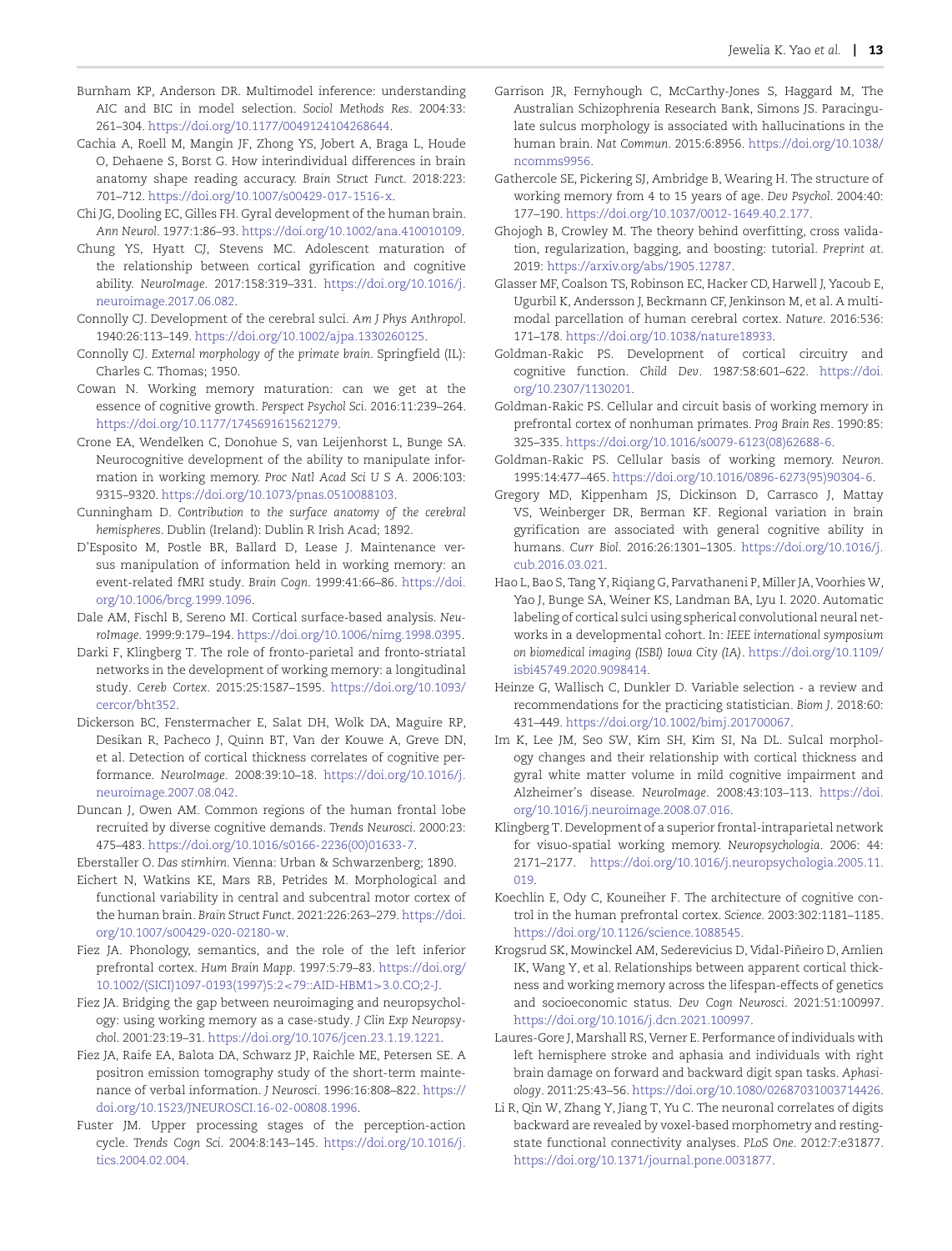- Lopez-Persem A, Verhagen L, Amiez C, Petrides M, Sallet J. The human ventromedial prefrontal cortex: sulcal morphology and its inf luence on functional organization. *J Neurosci*. 2019:39: 3627–3639. [https://doi.org/10.1523/JNEUROSCI.2060-18.2019.](https://doi.org/10.1523/JNEUROSCI.2060-18.2019)
- <span id="page-13-1"></span>Lu L, Leonard C, Thompson P, Kan E, Jolley J, Welcome SE, Toga AW, Sowell E. Normal developmental changes in inferior frontal gray matter are associated with improvement in phonological processing: a longitudinal MRI analysis. *Cereb Cortex*. 2007:17: 1092–1099. [https://doi.org/10.1093/cercor/bhl019.](https://doi.org/10.1093/cercor/bhl019)
- <span id="page-13-30"></span>Lyu I, Bao S, Hao L, Yao J, Miller JA, Voorhies W, Taylor WD, Bunge SA, Weiner KS, Landman BA. Labeling lateral prefrontal sulci using spherical data augmentation and context-aware training. *NeuroImage*. 2021:229:117758. [https://doi.org/10.1016/j.](https://doi.org/10.1016/j.neuroimage.2021.117758) [neuroimage.2021.117758.](https://doi.org/10.1016/j.neuroimage.2021.117758)
- <span id="page-13-8"></span>Miller JA, Voorhies WI, Lurie DJ, D'Esposito M, Weiner KS. Overlooked tertiary sulci serve as a meso-scale link between microstructural and functional properties of human lateral prefrontal cortex. *J Neurosci*. 2021a:41:2229–2244. [https://doi.org/10.1523/](https://doi.org/10.1523/JNEUROSCI.2362-20.2021) [JNEUROSCI.2362-20.2021.](https://doi.org/10.1523/JNEUROSCI.2362-20.2021)
- <span id="page-13-9"></span>Miller JA, D'Esposito MA, Weiner KS. Using tertiary sulci to map the 'cognitive globe' of prefrontal cortex. *J Cogn Neurosci*. 2021b:3: 1–18. [https://doi.org/10.1162/jocn\\_a\\_01696.](https://doi.org/10.1162/jocn_a_01696)
- <span id="page-13-29"></span>Natu VS, Arcaro MJ, Barnett MA, Gomez J, Livingstone M, Grill-Spector K, Weiner KS. Sulcal depth in the medial ventral temporal cortex predicts the location of a place-selective region in macaques, children, and adults. *Cereb Cortex*. 2020:31:48–61. [https://doi.org/10.1101/2020.01.27.921346.](https://doi.org/10.1101/2020.01.27.921346)
- <span id="page-13-26"></span>Natu VS, Gomez J, Barnett M, Jeska B, Kirilina E, Jaeger C, Zhen, Z, Cox S, Weiner KS, Weiskopf N, Grill-Spector K. Apparent thinning of human visual cortex during childhood is associated with myelination. *Proc Natl Acad Sci USA*. 2019:116:20750–20759. [https://doi.](https://doi.org/10.1073/pnas.1904931116) [org/10.1073/pnas.1904931116.](https://doi.org/10.1073/pnas.1904931116)
- <span id="page-13-12"></span>Nee DE, D'Esposito M. The representational basis of working memory. *Curr Top Behav Neurosci*. 2018:37:213–230. [https://doi.](https://doi.org/10.1007/7854_2016_456) [org/10.1007/7854\\_2016\\_456.](https://doi.org/10.1007/7854_2016_456)
- <span id="page-13-20"></span>Norbom LB, Rokicki J, Alnæs D, Kaufmann T, Doan NT, Andreassen OA, Westlye LT, Tamnes CK. Maturation of cortical microstructure and cognitive development in childhood and adolescence: A T1W/T2W ratio mri study. *Hum Brain Mapp*. 2020:41:4676–4690. [https://doi.org/10.1002/hbm.25149.](https://doi.org/10.1002/hbm.25149)
- <span id="page-13-21"></span>Norbom LB, Ferschmann L, Parker N, Agartz I, Andreassen OA, Paus T, Westlye LT, Tamnes CK. New insights into the dynamic development of the cerebral cortex in childhood and adolescence: Integrating macro- and microstructural MRI findings. *Prog Neurobiol*. 2021:204:102109. https://doi.org/10. [1016/j.pneurobio.2021.102109.](https://doi.org/10.&break;1016/j.pneurobio.2021.102109)
- <span id="page-13-2"></span>Øtsby Y, Tamnes CK, Fjell AM, Walhovd KB. Morphometry and connectivity of the fronto-parietal verbal working memory network in development. *Neuropsychologia*. 2011:49:3854–3862. [https://doi.](https://doi.org/10.1016/j.neuropsychologia.2011.10.001) [org/10.1016/j.neuropsychologia.2011.10.001.](https://doi.org/10.1016/j.neuropsychologia.2011.10.001)
- <span id="page-13-13"></span>Owen AM, Evans AC, Petrides M. Evidence for the two-stage model of spatial working memory processing within the lateral frontal cortex: a positron emission tomography study. *Cereb Cortex*. 1996:6: 31–38. [https://doi.org/10.1093/cercor/6.1.31.](https://doi.org/10.1093/cercor/6.1.31)
- <span id="page-13-7"></span>Passingham RE, Wise SP. *The neurobiology of the prefrontal cortex: anatomy, evolution, and the origin of insight*. Oxford (United Kingdom): Oxford University Press; 2012.
- <span id="page-13-10"></span>Paulesu E, Frith CD, Frackowiak RSJ. The neural correlates of the verbal component of working memory. *Nature*. 1993:362:342–345. [https://doi.org/10.1038/362342a0.](https://doi.org/10.1038/362342a0)
- <span id="page-13-25"></span><span id="page-13-3"></span>Paus T. Mapping brain maturation and cognitive development during adolescence. *Trends Cogn Sci*. 2005:9:60–68. [https://doi.](https://doi.org/10.1016/j.tics.2004.12.008) [org/10.1016/j.tics.2004.12.008.](https://doi.org/10.1016/j.tics.2004.12.008)
- Paus T, Otaky N, Caramanos Z, Macdonald D, Zijdenbos A, Davirro D, Evans AC. In vivo morphometry of the intrasulcal gray matter in the human cingulate, paracingulate, and superior-rostral sulci: Hemispheric asymmetries, gender differences and probability maps. *J Comp Neurol*. 1996:376: 664–673. [https://doi.org/10.1002/\(SICI\)1096-9861\(19961223\)](https://doi.org/10.1002/(SICI)1096-9861(19961223)376:4%3C;664::AID-CNE12%3E;3.0.CO;2-M) 376:4*<*664::AID-CNE12*>*3.0.CO;2-M.
- <span id="page-13-22"></span>Paus T, Keshavan M, Giedd JN. Why do many psychiatric disorders emerge during adolescence? *Nat Rev Neurosci*. 2008:9:947–957. [https://doi.org/10.1038/nrn2513.](https://doi.org/10.1038/nrn2513)
- <span id="page-13-23"></span>Paus T, Nawaz-Khan I, Leonard G, Perron M, Pike GB, Pitiot A, Richer L, Susman E, Veillette S, Pausova Z. Sexual dimorphism in the adolescent brain: Role of testosterone and androgen receptor in global and local volumes of grey and white matter. *Horm Behav*. 2010:57:63–75. [https://doi.org/10.1016/j.yhbeh.2009.08.004.](https://doi.org/10.1016/j.yhbeh.2009.08.004)
- <span id="page-13-24"></span>Paus T, Wong APY, Syme C, Pausova Z. Sex differences in the adolescent brain and body: findings from the Saguenay Youth Study. *J Neurosci*. 2017:95:362–370. [https://doi.org/10.1002/jnr.](https://doi.org/10.1002/jnr.23825) 23825.
- <span id="page-13-14"></span>Petrides M. Lateral prefrontal cortex: architectonic and functional organization. *Philos Trans R Soc Lond Ser B Biol Sci*. 2005:360:781–795. [https://doi.org/10.1098/rstb.2005.1631.](https://doi.org/10.1098/rstb.2005.1631)
- <span id="page-13-4"></span>Petrides M. *Atlas of the morphology of the human cerebral cortex on the average MNI brain*. London (United Kingdom): Elsevier Academic Press; 2019.
- <span id="page-13-11"></span>Petrides M, Alivisatos B, Meyer E, Evans AC. Functional activation of the human frontal cortex during the performance of verbal working memory tasks. *Proc Natl Acad Sci U S A*. 1993:90:878–882. [https://doi.org/10.1073/pnas.90.3.878.](https://doi.org/10.1073/pnas.90.3.878)
- <span id="page-13-19"></span>Retzius G. *Das Menschenhirn*. Stockholm (Sweden): Norstedt and Soener; 1896.
- <span id="page-13-28"></span>Reveley C, Seth AK, Pierpaoli C, Silva AC, Yu D, Saunders RC, Leopold DA, Ye FQ. Superficial white matter fiber systems impede detection of long-range cortical connections in diffusion MR tractography. *Proc Natl Acad Sci U S A*. 2015:112:E2820–E2828. [https://doi.](https://doi.org/10.1073/pnas.1418198112) [org/10.1073/pnas.1418198112.](https://doi.org/10.1073/pnas.1418198112)
- <span id="page-13-27"></span>Roell M, Cachia A, Matejko AA, Houdé O, Ansari D, Borst G. Sulcation of the intraparietal sulcus is related to symbolic but not non-symbolic number skills. *Dev Cogn Neurosci*. 2021:51:100998. [https://doi.org/10.1016/j.dcn.2021.100998.](https://doi.org/10.1016/j.dcn.2021.100998)
- <span id="page-13-16"></span>Sakai K, Passingham RE. Prefrontal interactions reflect future task operations. *Nat Neurosci*. 2003:6:75–81. [https://doi.org/10.1038/](https://doi.org/10.1038/nn987) [nn987.](https://doi.org/10.1038/nn987)
- <span id="page-13-5"></span>Sanides F. Architectonics of the human frontal lobe of the brain. With a demonstration of the principles of its formation as a reflection of phylogenetic differentiation of the cerebral cortex. *Monographien aus dem Gesamtbiete der Neurologie und Psychiatrie*. 1962:98:1–201.
- <span id="page-13-6"></span>Sanides F. Structure and function of the human frontal lobe. *Neuropsycholgia*. 1964:2:209–219.
- <span id="page-13-0"></span>Shaw P, Greenstein D, Lerch J, Clasen L, Lenroot R, Gogtay N, Evans A, Rapoport J, Giedd J. Intellectual ability and cortical development in children and adolescents. *Nature*. 2006:440:676–679. [https://](https://doi.org/10.1038/nature04513) [doi.org/10.1038/nature04513.](https://doi.org/10.1038/nature04513)
- <span id="page-13-15"></span>Smith EE, Jonides J. Neuroimaging analyses of human working memory. *Proc Natl Acad Sci U S A*. 1998:95:12061–12068. [https://doi.](https://doi.org/10.1073/pnas.95.20.12061) [org/10.1073/pnas.95.20.12061.](https://doi.org/10.1073/pnas.95.20.12061)
- <span id="page-13-18"></span><span id="page-13-17"></span>Sprung-Much T, Petrides M. Morphological patterns and spatial probability maps of two defining sulci of the posterior ventrolateral frontal cortex of the human brain: the sulcus diagonalis and the anterior ascending ramus of the lateral fissure. *Brain Struct Funct*. 2018:223:4125–4152. [https://doi.org/10.1007/](https://doi.org/10.1007/s00429-018-1733-y) [s00429-018-1733-y.](https://doi.org/10.1007/s00429-018-1733-y)